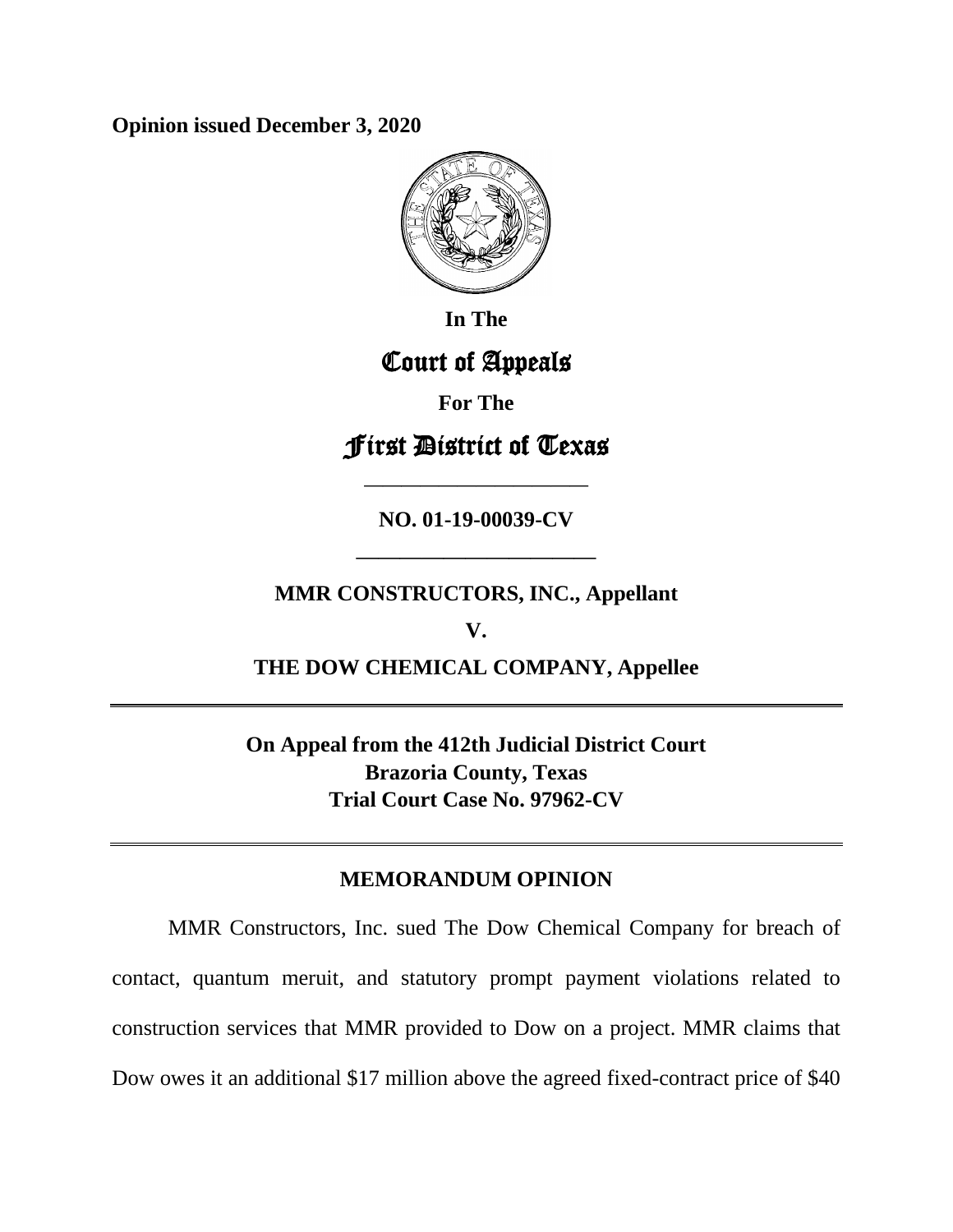million because MMR incurred increased costs when it was directed by Dow to accelerate its work after Dow's other contractors caused the work schedule to be delayed.

The trial court granted Dow's traditional motion for summary judgment, which MMR now appeals. Based on the record, we hold that Dow proved, as a matter of law, that (1) MMR released its breach-of-contract claim; (2) the express contract between the parties precludes MMR's quantum meruit claim; and (3) MMR's statutory prompt pay claim fails without a valid contract claim. Accordingly, we affirm the trial court's summary judgment.

### **Background**

On February 4, 2016, Dow and MMR entered into a contract ("the Contract") for MMR to provide electrical and instrumentation construction work on Dow's Power, Utilities, and Infrastructure Project in Freeport, Texas. The Contract specified that MMR would begin its work on March 1, 2016 and complete it by March 3, 2017. The work to be provided by MMR was specified in the Contract. Dow agreed to pay MMR the fixed price of \$40,407,604 for the work. MMR achieved mechanical completion of its work on March 10, 2017.

The Contract contemplated that it could be modified if the scope or timing of MMR's work changed during the project. The Contract also contemplated that it could be modified to provide MMR with additional compensation if changes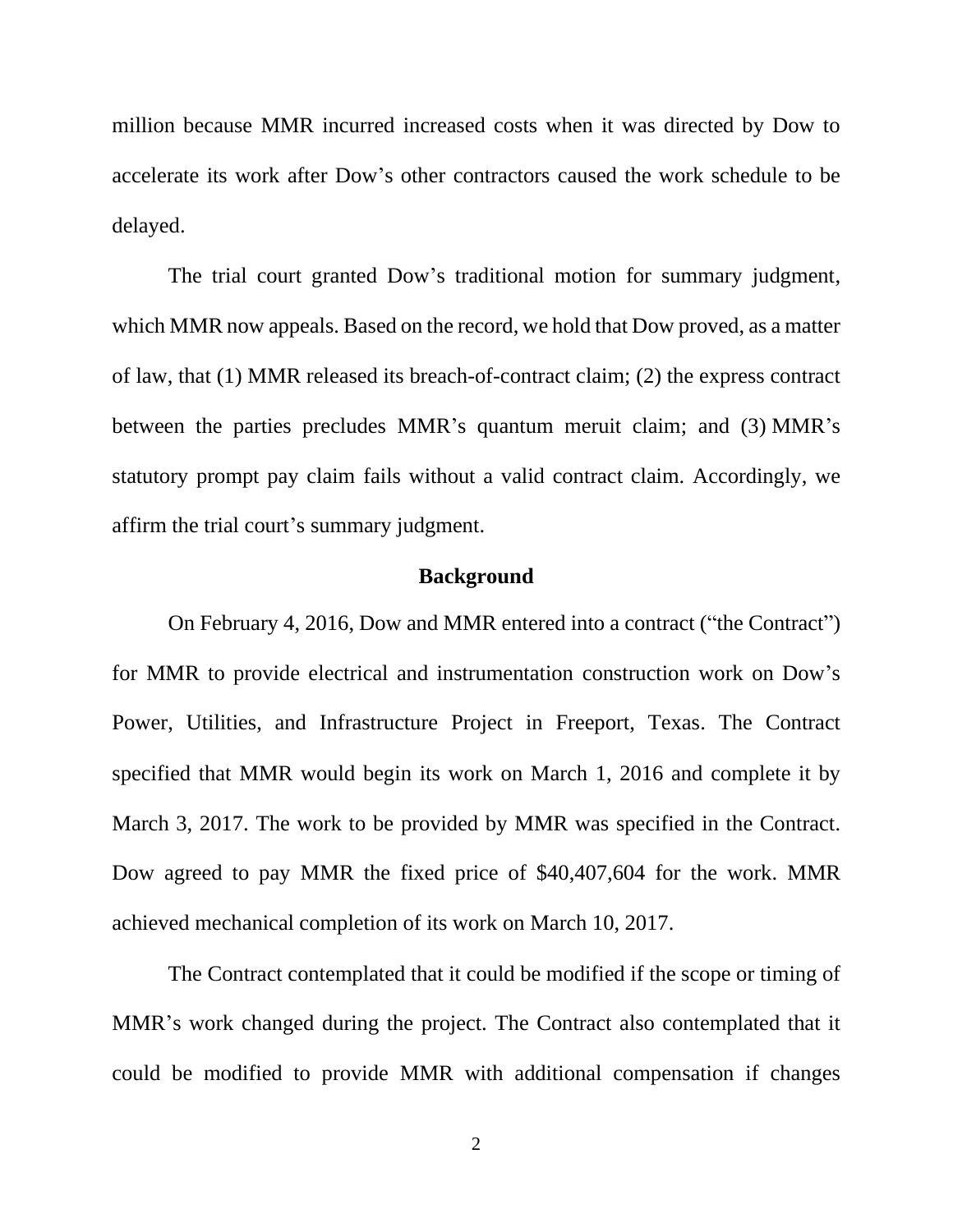affecting its work caused MMR to incur extra costs above the agreed fixed-contract price. Parts III and IV of the Contract included provisions addressing when MMR was entitled to additional compensation and set out the process by which MMR could obtain additional compensation.

Part III of the Contract contained "General Terms," and Part IV of the Contract contained "Special Terms." The Contract stated that Part IV–Special Terms "set[s] forth herein modifications to specific Terms and Conditions that are contained in Part III–General Terms. Such modifications take precedence over Part III–General Terms." The modifications made in the "Special Terms" are italicized in the Contract to denote the modifications. The Contract provisions cited by the parties relevant to issues in this case are as follows:

#### **TIMING OF WORK**

#### 10.0 SCHEDULING, REPORTING AND COORDINATION

. . . .

10.2 During the performance of Work, Contractor [MMR] shall submit to Company [Dow] periodic progress reports on the actual progress and updated schedules as may be required by this Contract or requested by Company. In the event Contractor's performance of the Work is not in compliance with the schedule established for such performance, Company may, in writing, require the Contractor to submit its plan for schedule recovery, or specify in writing the steps to be taken to achieve compliance with such schedule, and/or exercise any other remedies under this Contract. Contractor shall thereupon take such steps as may be directed by Company or otherwise necessary to improve its progress without additional cost to Company or Owner.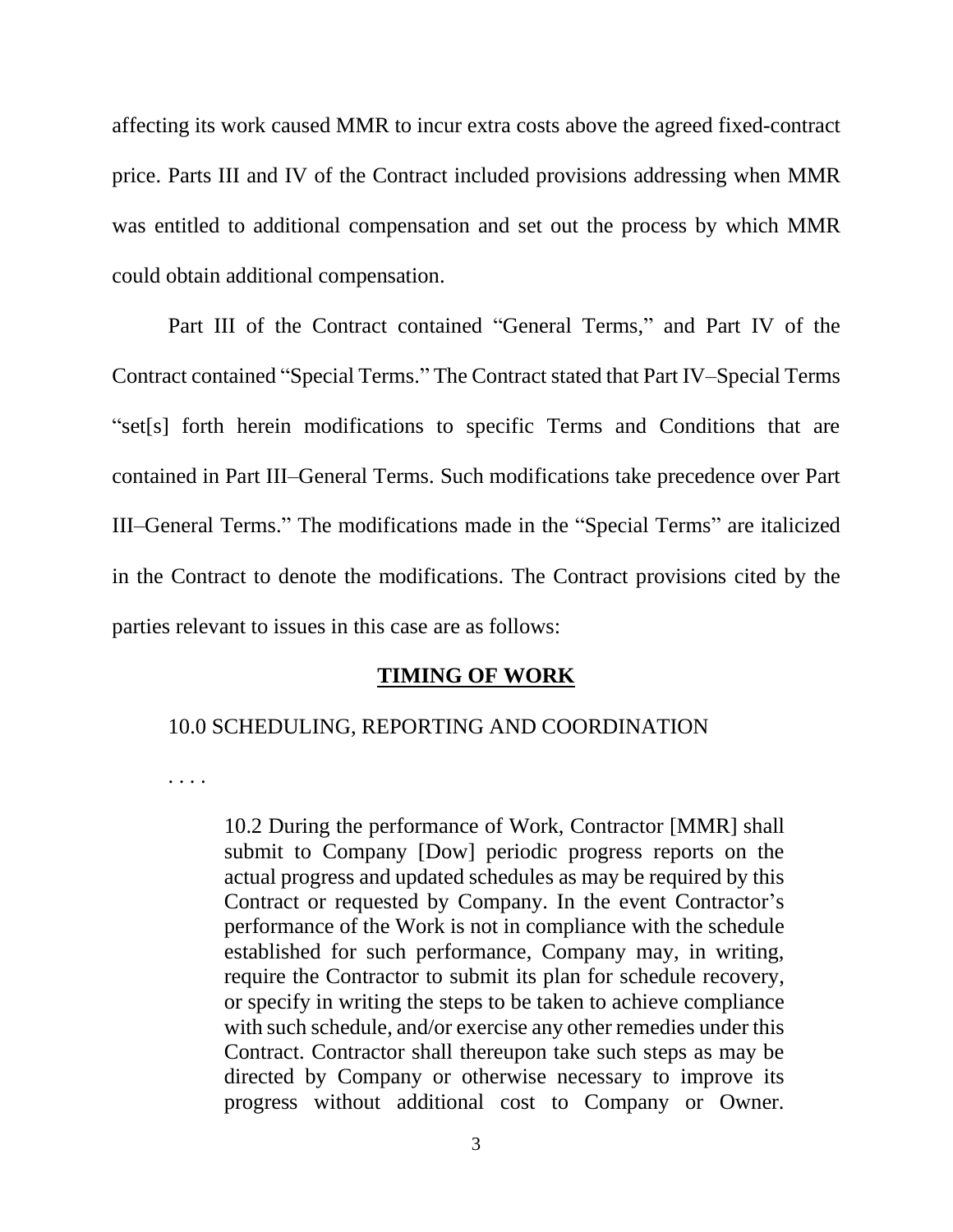*Notwithstanding the sentence above, if Contractor's performance of Work is delayed by Company, Owner, or other contractors, vendors or suppliers for which Company is responsible, then Contractor shall be compensated for such steps directed by Company to recover the schedule.*

. . . .

### **WORK CHANGES**

## **15.0 CHANGES**

- 15.1 The Scope of Work shall be subject to change by additions, deletions or revisions thereto by Company. Contractor will be notified of such changes by receipt of additional and/or revised drawings, specifications, exhibits or other written notification.
- 15.2 If, upon receipt of any notification, Contractor considers that a change is involved that could affect its costs of performing the Work or upon the schedule for performance of the Work, Contractor is obligated to inform Company within five (5) working days of Contractor receiving the notification. Unless Contractor notifies Company in accordance with this Section, Contractor is obliged to perform the Work in accordance with the change and will have no entitlement to any additional compensation or to any change to the schedule.
- 15.3 Contractor shall submit to Company within ten (10) working days after submission of the notification from Contractor required under Section 15.2, above, a detailed takeoff with supporting calculations and pricing for the change, together with any requested adjustments in the schedule. The pricing shall be itemized as required by Company and shall be in sufficient detail to permit an analysis of all labor, material and equipment and shall cover all work involved in the change, whether such work was deleted, added or modified. Amounts related to subcontracts shall be supported in similar detail. Any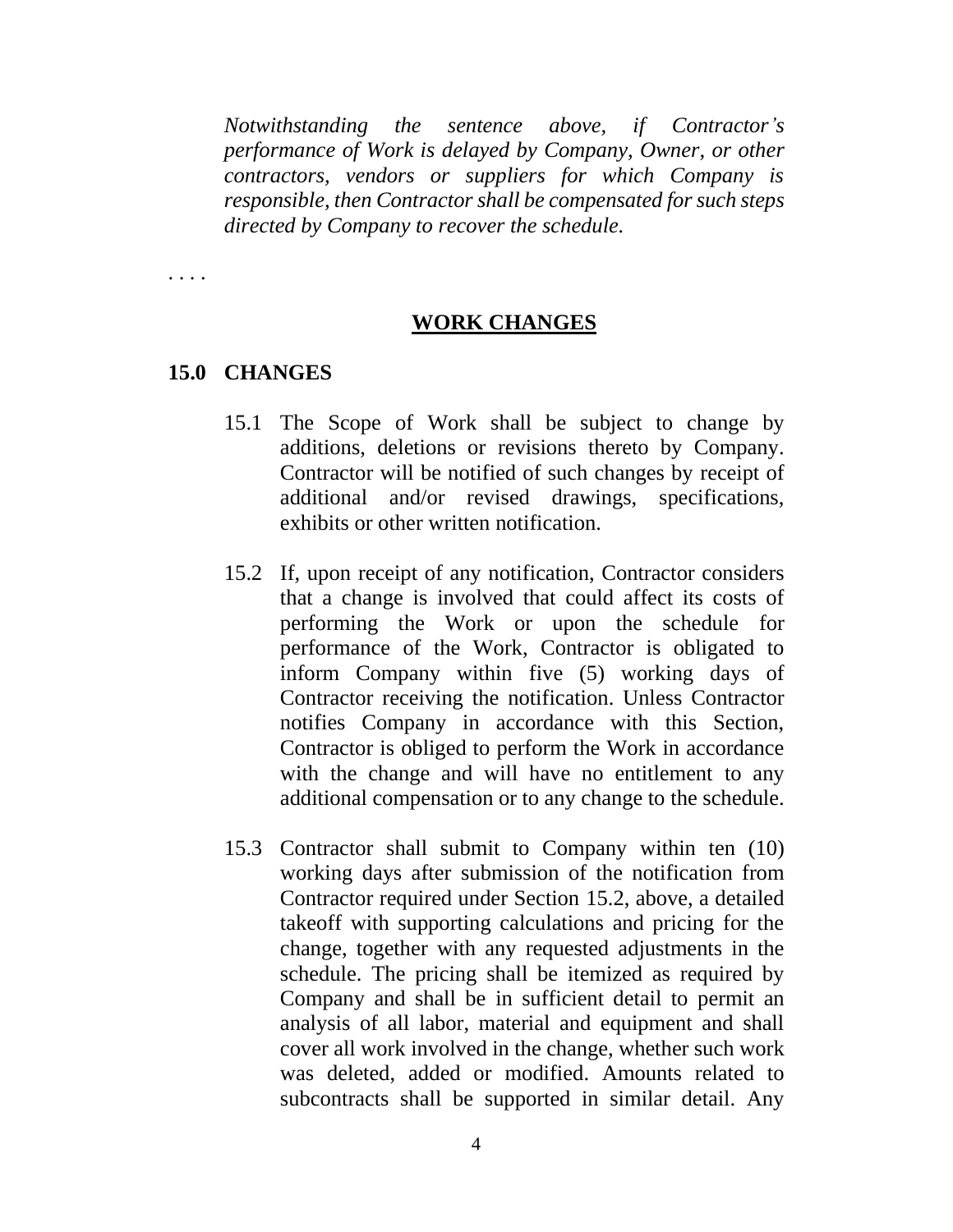adjustments to the schedule must be accompanied by a revised version of the detailed schedule, agreed in accordance with Section 10.1 demonstrating that any proposed changes to the schedule have been caused by the change and have affected a critical path on such previously agreed detailed schedule.

- 15.4 If Contractor does not provide the detailed take-off to Company, within the time allowed by Section 15.3, Contractor will have waived any right to additional compensation or to a change to the schedule, in respect of the change and will proceed with the work in accordance with the change notification issued pursuant to Section 15.1, above.
- 15.5 Contractor shall not perform changes in the Work in accordance with Section 15.1 until Company and Owner have approved in writing the pricing for the change and any adjustment in the schedule for performance of the Work, except as set forth in Sections 15.4 and 15.6. Upon receiving such written approval from Company and Owner, Contractor shall diligently perform the change in strict accordance with this Contract.
- 15.6 Notwithstanding Section 15.5 Company may expressly authorize Contractor in writing to perform the change prior to such approval by Company and Owner. Contractor shall not suspend performance of this Contract during the review and negotiation of any change, except as may be directed by Company pursuant to Article 16.0, Suspension of Work. In the event Company, Owner and Contractor are unable to reach timely agreement regarding any change, Contractor shall then comply with Article 18.0, Claims.

. . . .

### **18.0 CLAIMS**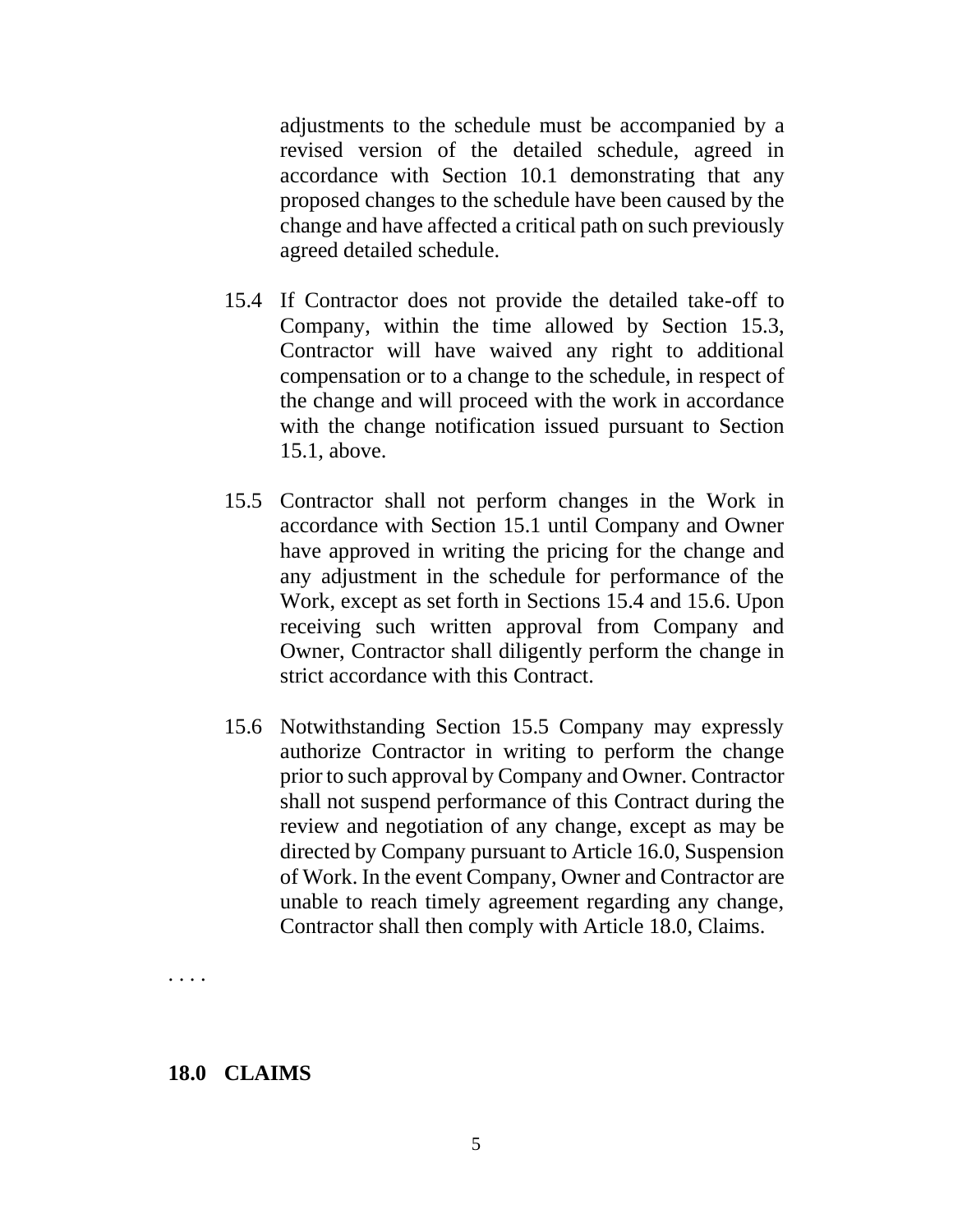- 18.1 If, for any reason, Contractor considers that an event has occurred pursuant to which it has a right to claim compensation from Owner or an extension to the schedule, Contractor shall notify Owner in writing of the existence of such claim within five (5) working days of the Parties' failure to reach a timely agreement pursuant to Section 15.6 for changes or from *Contractor learning of* the occurrence of the event in question for other claims. Within ten (10) days of giving such a notification, *or at a mutually agreed reasonable time*, Contractor shall submit to Company the proposed cost and schedule effect of the change. In this respect, Contractor shall comply with the provisions of Section 15.3. Contractor shall substantiate its claim with payroll documents, paid invoices, receipts, records of performance and other documents satisfactory to Owner and subject to its verification. Neither Company nor Owner shall be liable for, and Contractor hereby waives, any claim or potential claim of Contractor which was not reported by Contractor in accordance with the provisions of this Article, regardless of the cause including the negligence of Company and Owner.
- 18.2 Owner will determine the extent, if any, to which the Contract Price is to be changed by reason of the claim and the extent to which the schedule is to be changed by reason of the claim. Owner will advise Contractor of the result of this determination and will issue a Contract modification accordingly. If Contractor disputes Owner's determination and notifies Owner within five (5) working days of receiving it, Contractor may seek to resolve the dispute in accordance with Article 50.0 [agreeing to bench trial]. . . .

The Contract also contained the following provisions regarding the documentation of modifications to the Contract:

## 8.0 CONTRACT MODIFICATIONS

The Contract Modification is the only document by which the Contract may be changed or supplemented. It is therefore the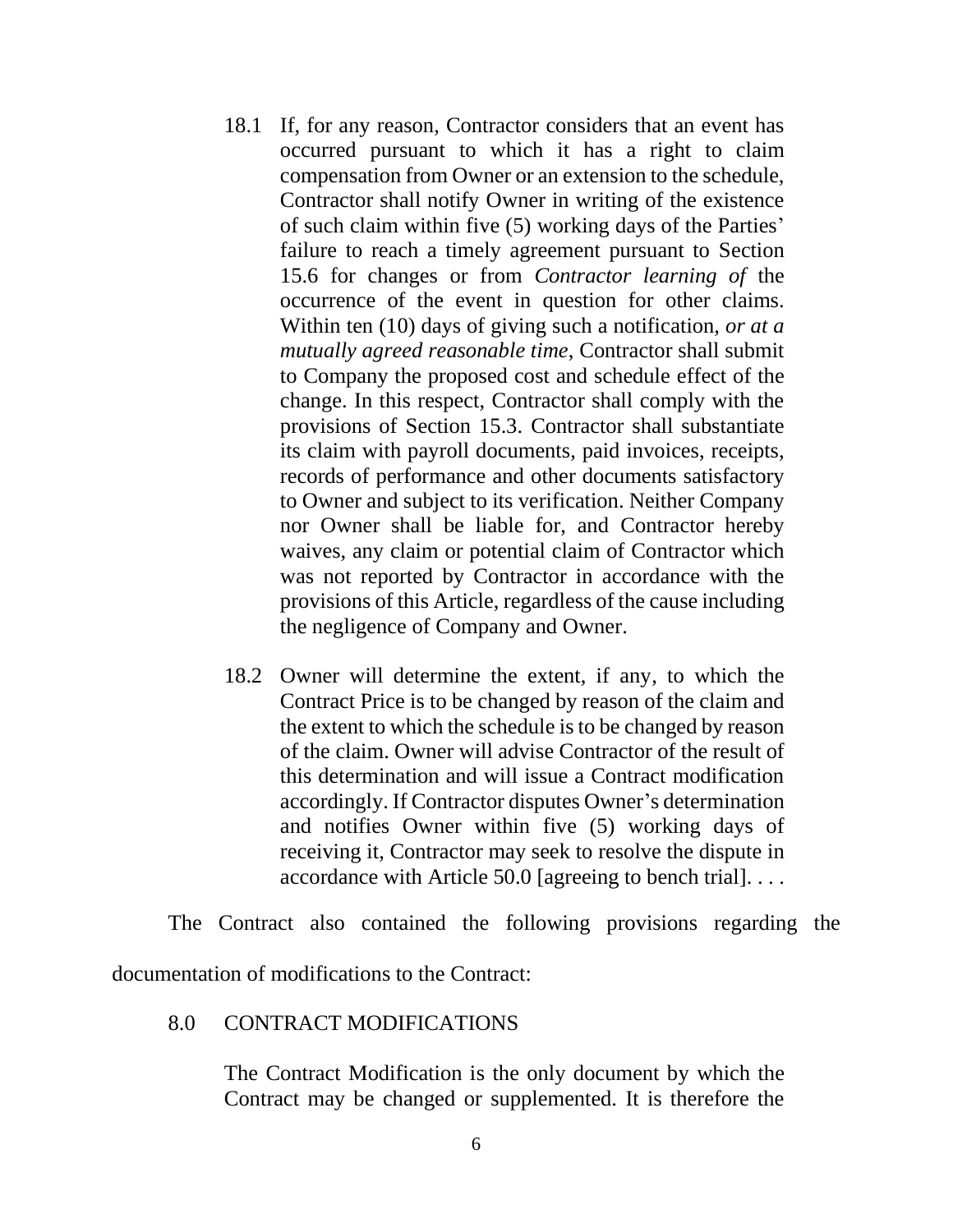only authority for payment of changes, and changes may not be invoiced until the appropriate modification has been executed and issued.

- 8.1 Company will prepare all Contract Modifications.
- 8.2 Changes covered by a modification may include:
	- Added or deleted Work
	- Revised drawings or specifications
	- Modified conditions for performance of [W]ork or unforeseen field conditions
	- Authorization of overtime
	- Revised requirements for Company or Contractor furnished materials, equipment or services.
	- Schedule revisions
	- Alteration or removal of completed Work
- 8.3 Both Company and Contractor's authorized representatives shall execute all Contract Modifications.

Between April 2016 and May 2017, the parties executed twelve Contract

Modifications, providing MMR with additional compensation over the fixed-contact

price. The additional compensation to MMR totaled over \$2.75 million. Each

contract modification contained the following release:

THIS CONTRACT MODIFICATION REPRESENTS FINAL ADJUSTMENT FOR ANY AND ALL AMOUNTS DUE OR TO BECOME DUE TO CONTRACTOR FOR CHANGES REFERRED TO HEREIN. CONTRACTOR FURTHER RELEASES ALL OTHER CLAIMS, IF ANY (EXCEPT THOSE CLAIMS PREVIOUSLY SUBMITTED IN WRITING IN STRICT ACCORDANCE WITH THE CONTRACT), FOR ADDITIONAL COMPENSATION UNDER THIS CONTRACT, INCLUDING WITHOUT LIMITATION ANY RIGHTS CONTRACTOR MAY HAVE FOR ADDITIONAL COMPENSATION ARISING OUT OF DELAYS OR DISRUPTION OF CONTRACTOR'S SCHEDULE AS MAY HAVE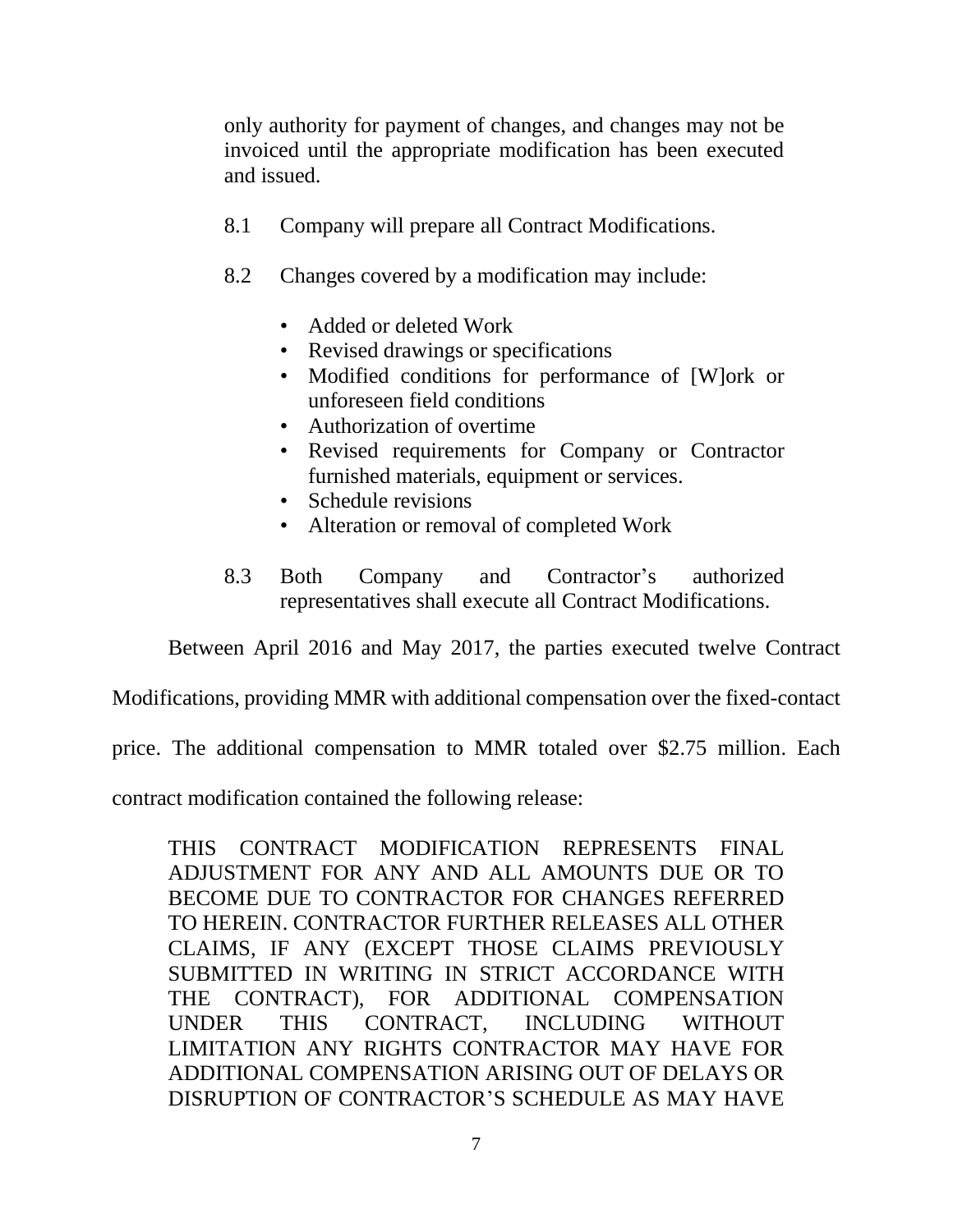ARISEN PRIOR TO THE DATE OF THIS CONTRACT MODIFICATION. UNLESS OTHERWISE EXPRESSLY PROVIDED HEREIN, THE TIME OF COMPLETION AND ALL OTHER TERMS AND CONDITIONS OF THE CONTRACT REMAIN UNCHANGED.

The last of these Contract Modifications was signed on May 3, 2017, nearly two months after MMR achieved mechanical completion of its work.

On May 27, 2017, MMR submitted a "Change Order Request" to Dow, stating, "[p]ursuant to Article 15.0, Part III–General Terms of the above referenced contract, MMR submits this notification of change due to changing site conditions." Based on the alleged change, MMR sought an additional \$17.8 million from Dow. On June 9, 2017, MMR amended the request, reducing the additional compensation it sought from Dow to \$16.9 million. On June 20, 2017, MMR sent correspondence to Dow asserting that Article 15 was not applicable to its request for additional compensation but that it had "merely submitted its request in Change Order form out of an abundance of caution that it would later be determined that MMR should have done so." MMR also informed Dow that its request for additional compensation included "damages due to others' failure to properly supervise and/or schedule the project, failure of other contractors for which MMR was not responsible to complete the predecessor work in a reasonable and/or timely fashion, stacking of trades, owner furnished material not available in a timely manner, negligence, etc."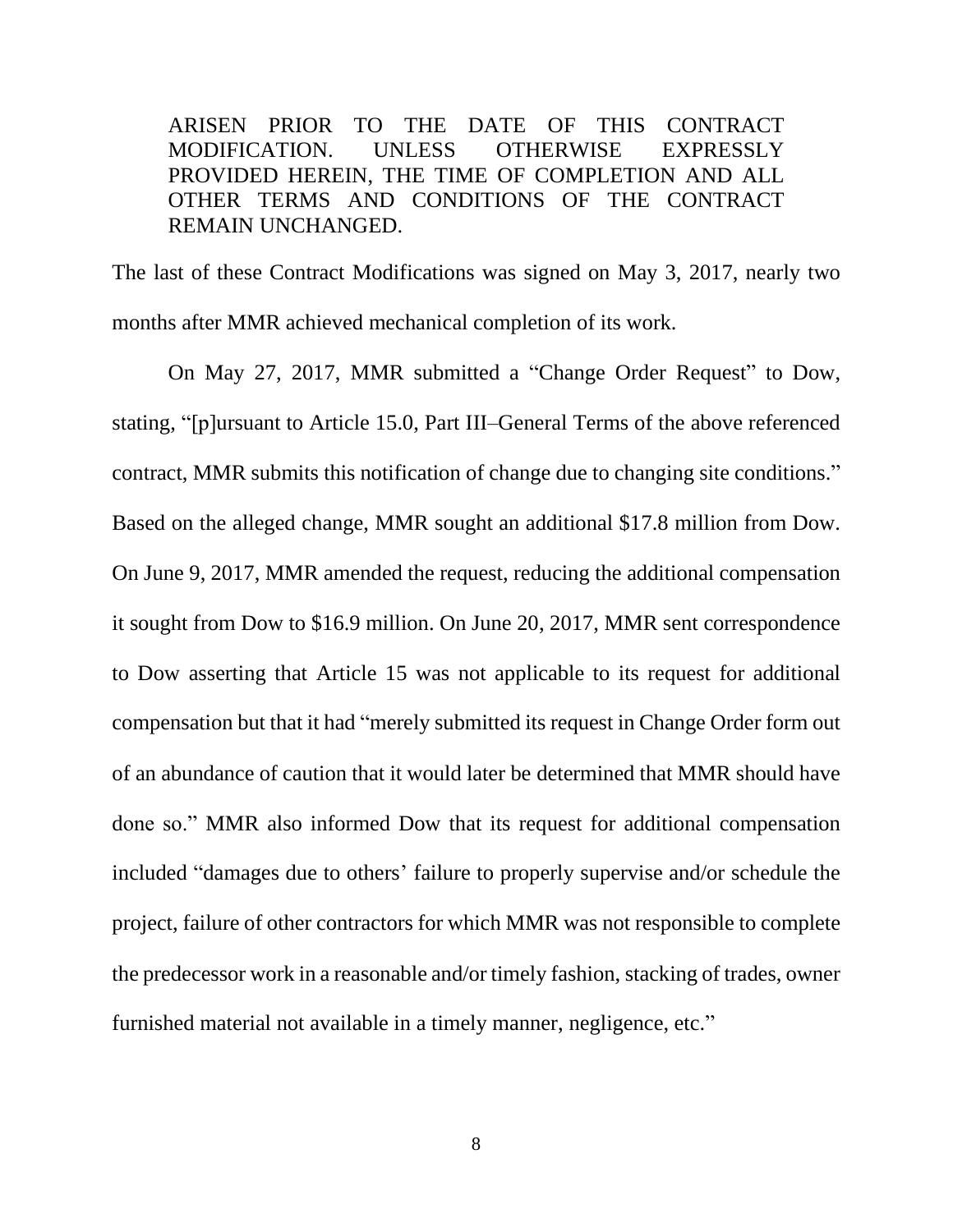On July 30, 2018, MMR filed suit against Dow, pleading claims for breach of contract, quantum meruit, and violation of the Prompt Payment to Contractors Act. 1 In its petition, MMR asserted that "[the] dispute arises from MMR's request for additional compensation under the Contract and Dow's refusal to modify the Contract or to pay the additional compensation requested."

In support of its claims, MMR alleged that it had incurred increased costs above the fixed-contract price because other contractors under Dow's control had been late in completing their work on the project. Because the scope of the other contractors' work involved "necessary predecessor activities for MMR to complete its own work," the delay in the other contractors' completion of their work "negatively impacted MMR's own project schedule." MMR alleged that Dow "insisted that MMR increase its workforce to 'recover' or 'accelerate' the schedule" caused by the work delays of the other contractors. MMR claimed that "Dow's insistence that MMR manage the Project in a certain manner by directing MMR to accelerate its performance caused MMR to incur massive additional expenses." Specifically, MMR alleged that, at Dow's direction, MMR incurred "acceleration costs" above the fixed-contract price because it had to increase labor from 614,636 man-hours to 954,858 man-hours in order to recover the schedule that had been delayed by Dow's other contractors.

<sup>&</sup>lt;sup>1</sup> TEX. PROP. CODE §§ 28.001-.010.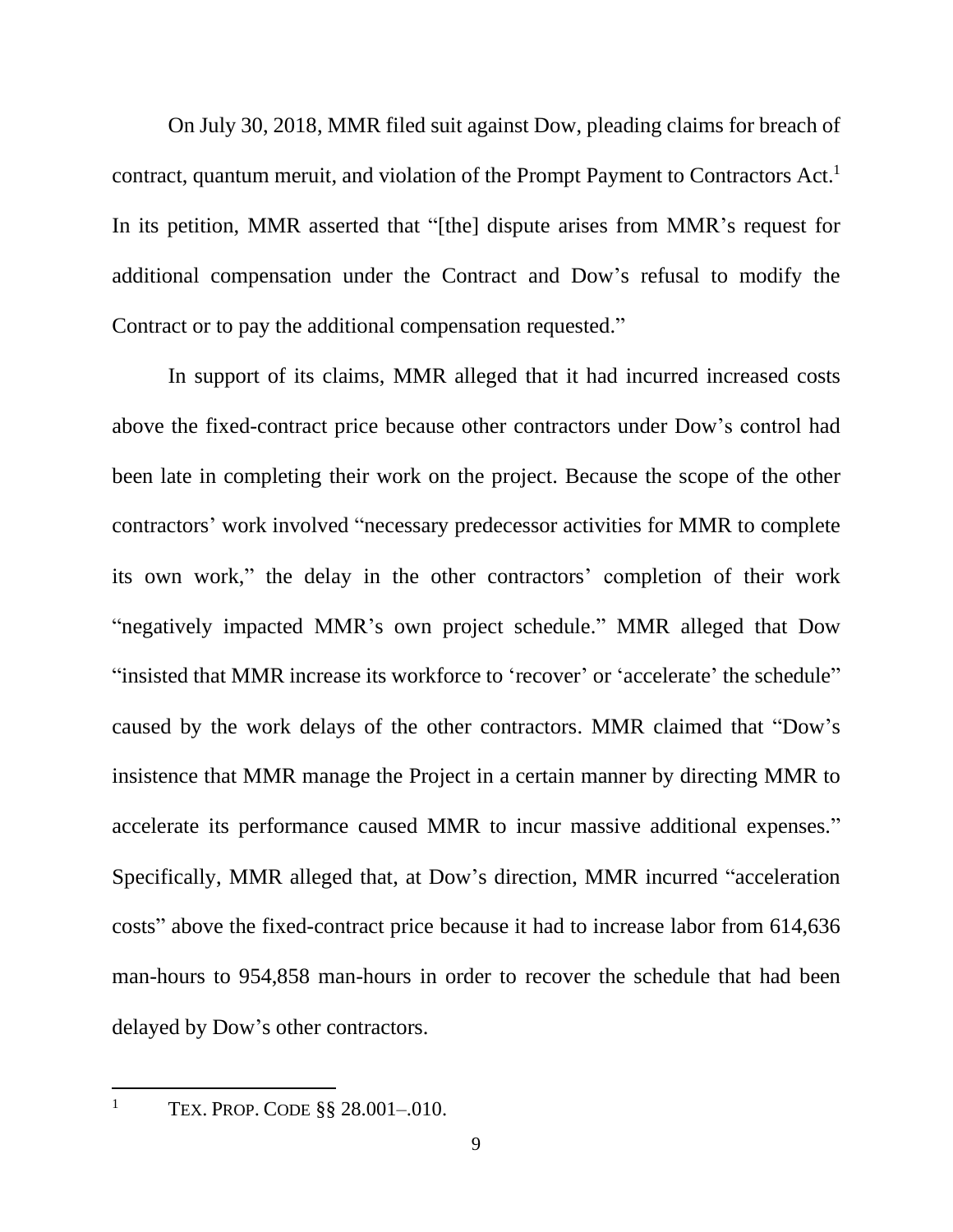As a basis for its recovery, MMR pointed to Article 10.2, as modified by the Special Terms in Part IV of the Contract. MMR claimed that "Article 10.2 of the Contract provides MMR the right to additional compensation and a remedy in the event that it is forced to recover its schedule due to no fault of its own." MMR also asserted that Article 10.2 in Part IV–Special Terms was "specifically negotiated and modified" by the parties "to provide clarity on situations where MMR may receive additional compensation for the actions or inactions of others." MMR claimed that, under modified Article 10.2, "[w]hen Dow and/or others over whom it was responsible delayed MMR, then DOW became obligated to compensate MMR for all costs incurred because of such delays." MMR alleged that it had incurred additional costs of \$17,906,701.69 to recover the schedule at Dow's direction and claimed that Article 10.2, as modified in Part IV–Special Terms, entitled it to be compensated by Dow for the additional costs.

Dow answered the suit, generally denying the allegations and asserting numerous affirmative defenses, including release and waiver. Dow also filed a traditional motion for summary judgment. As summary-judgment grounds, Dow asserted that (1) MMR had released its breach-of-contract claim against Dow because "[e]ach Contract Modification expressly and unambiguously releases all claims for additional compensation under the Contract"; (2) MMR waived its breach-of-contract claim by failing to provide timely notice as required by Article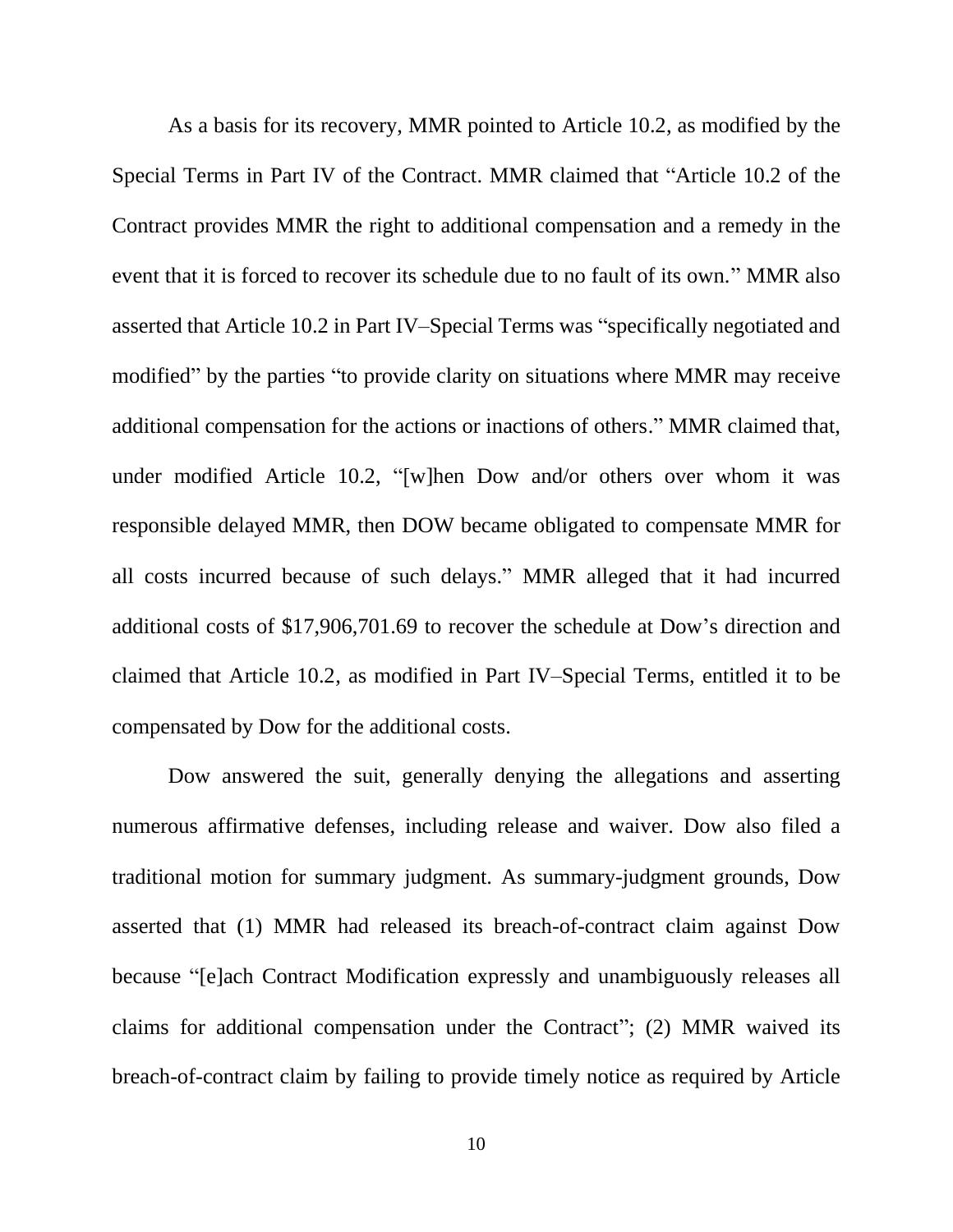18.0 in the Contract; (3) MMR's quantum-meruit claim is precluded by law "because there is an express contract governing the dispute between the parties, and there is no exception that would allow a quantum meruit claim to apply in this situation"; and (4) MMR's claim under the Prompt Payment to Contractors Act failed because MMR is not entitled to compensation under the Contract. To support its motion, Dow relied on factual assertions in MMR's petition and offered as summaryjudgment evidence (1) the Contract, (2) the Contract Modifications, and (3) MMR's correspondences sent to Dow in May and June 2017, requesting additional compensation above the fixed-contract price.

In its response to Dow's motion for summary judgment, MMR asserted that the notice provisions found in Articles 15.0 and 18.0 of the Contract did not apply to MMR's claim for the costs that it had incurred to recover the schedule at Dow's direction. MMR claimed that the dispute was governed by Article 10.2 as modified in Part IV–Special Terms of the Contract. Specifically, MMR pointed to the last sentence of modified Article 10.2, which states, "*[I]f Contractor's performance of Work is delayed by Company, Owner, or other contractors, vendors or suppliers for which Company is responsible, then Contractor shall be compensated for such steps directed by Company to recover the schedule.*" MMR asserted that Article 10.2 was "not conditioned" on the notice provisions in Articles 15.0 or 18.0. Instead, MMR claimed that its compensation for its acceleration costs was mandatory, not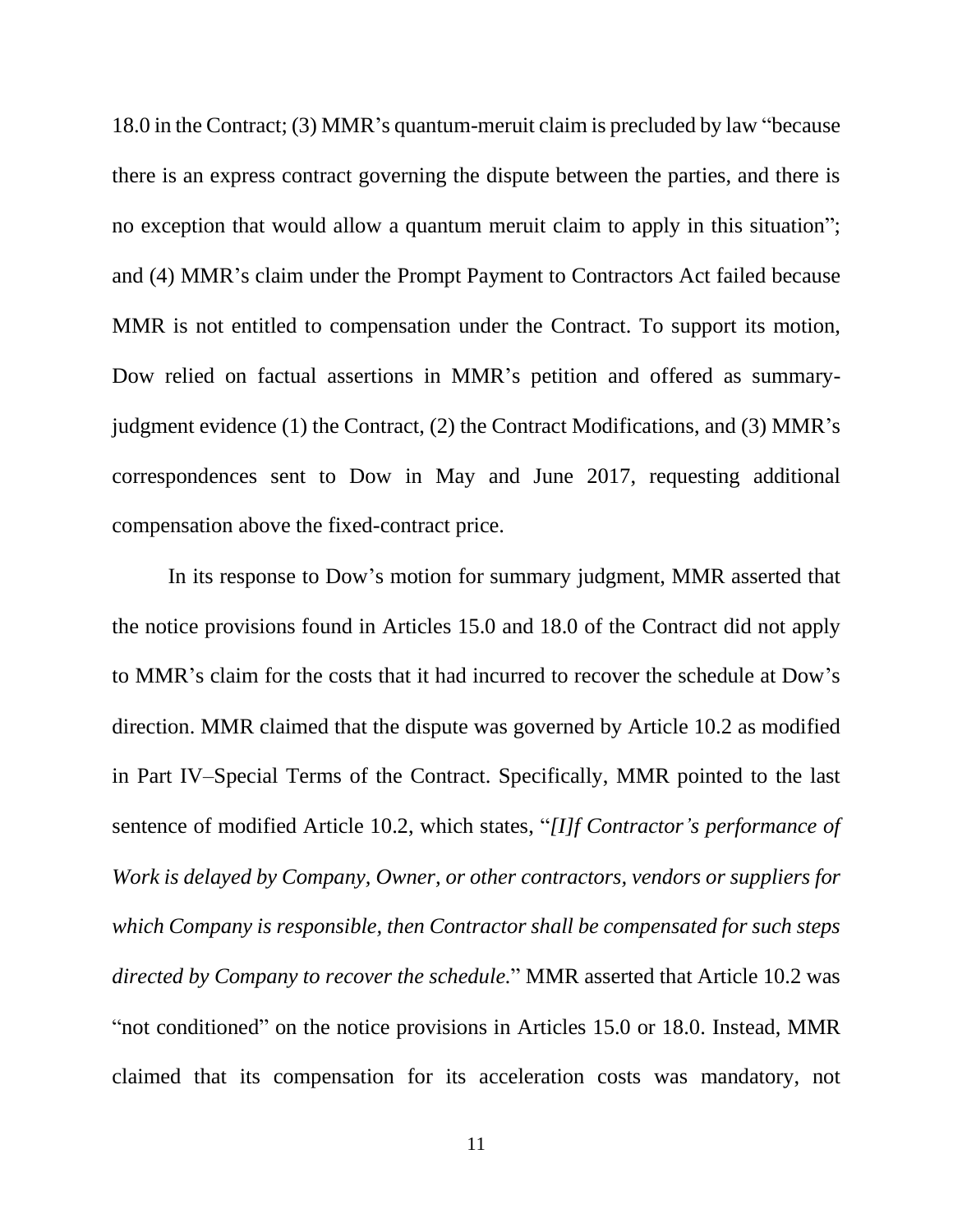discretionary, because the parties "specifically negotiated for the right to mandatory compensation [under Article 10.2] if MMR was ordered by Dow to recover the schedule (i.e., accelerate performance)."

MMR also asserted that its breach-of-contract claim was not subject to the release found in the Contract Modifications. MMR contended that the release applied only to "claims" asserted under Article 18.0 for changes to the scope of the work performed. MMR argued that, because its demand for acceleration costs was not a claim related to a change in the scope of its work, its claim was not an Article 18.0 claim. MMR further asserted that the release did not apply because MMR had not been able to determine the total amount of its costs at the time it signed the Contract Modifications containing the release.

In addition, MMR disputed Dow's argument that summary judgment was proper on MMR's claim for quantum meruit because there was an express contract between the parties covering the dispute. MMR asserted that, when a plaintiff has partially performed a contract but is prevented by the defendant's breach from completing its performance, the plaintiff may still recover based on quantum meruit. MMR claimed that was the circumstance here because Dow had breached the Contract by failing to compensate MMR for its acceleration costs, which had prevented MMR from completing the last steps of the Contract. Finally, MMR asserted that its claim under the Prompt Payment to Contractors Act was valid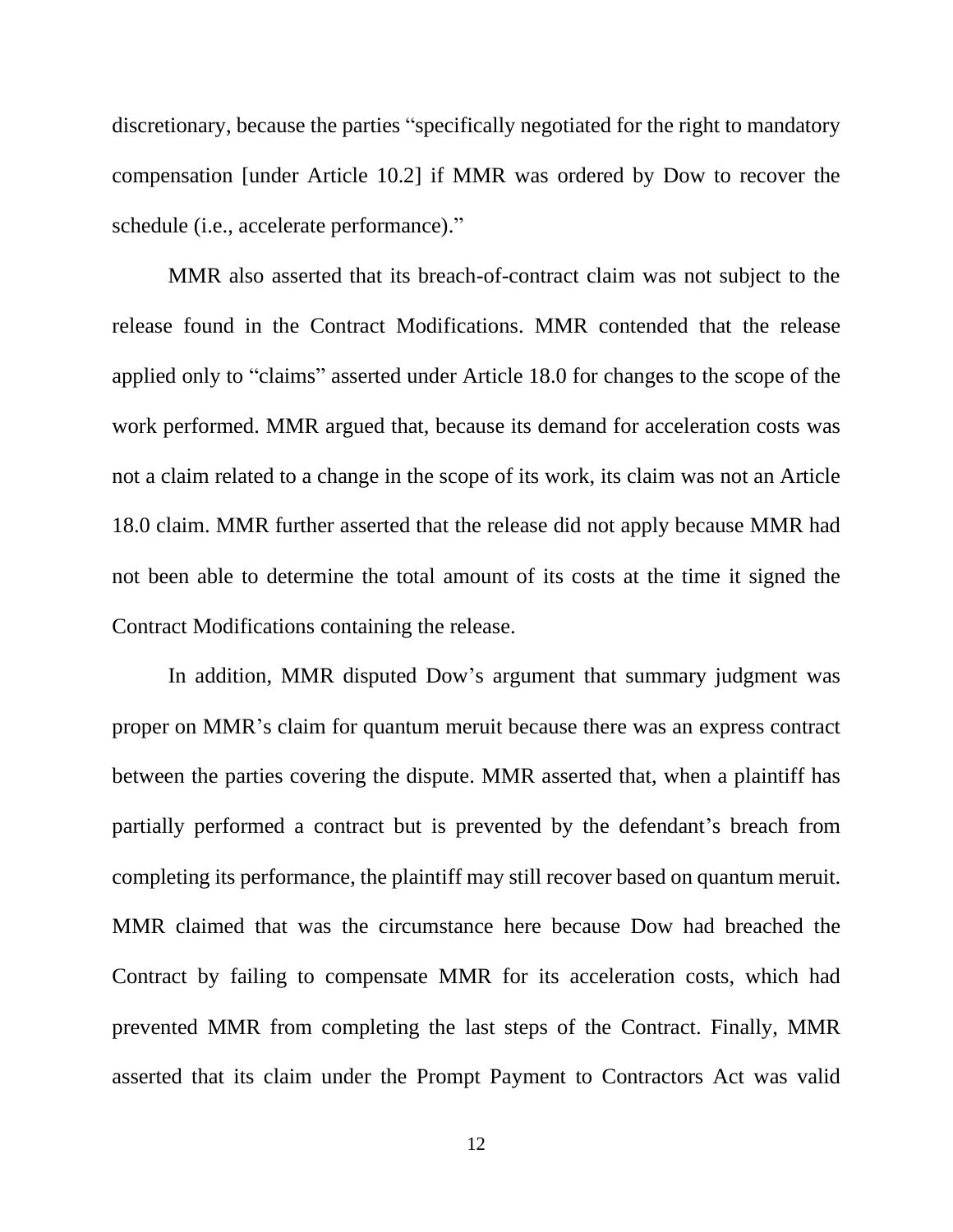because Dow had not shown that it was entitled to summary judgment on MMR's breach-of-contract claim.

To support its response, MMR offered the affidavit of its project manager. The project manager testified about MMR's work on the project, the delay caused by Dow's other contractors, Dow's instruction to MMR to "recover" or "accelerate" the schedule, and the amount of acceleration costs incurred by MMR.

The trial court granted Dow's motion for summary judgment, stating in its order that it had "considered the motion, the applicable law, the arguments of counsel, if any, and all other supporting and opposing papers." This appealed followed.

### **Summary Judgment**

In four issues, MMR contends that the trial court erred in granting summary judgment in Dow's favor.

## **A. Standard of Review**

We review de novo the trial court's ruling on a motion for summary judgment. *Mann Frankfort Stein & Lipp Advisors, Inc. v. Fielding*, 289 S.W.3d 844, 848 (Tex. 2009). A party moving for traditional summary judgment has the burden to prove that there is no genuine issue of material fact and that it is entitled to judgment as a matter of law. TEX. R. CIV. P. 166a(c); *SeaBright Ins. Co. v. Lopez*, 465 S.W.3d 637, 641 (Tex. 2015). When a defendant moves for summary judgment, it must either (1)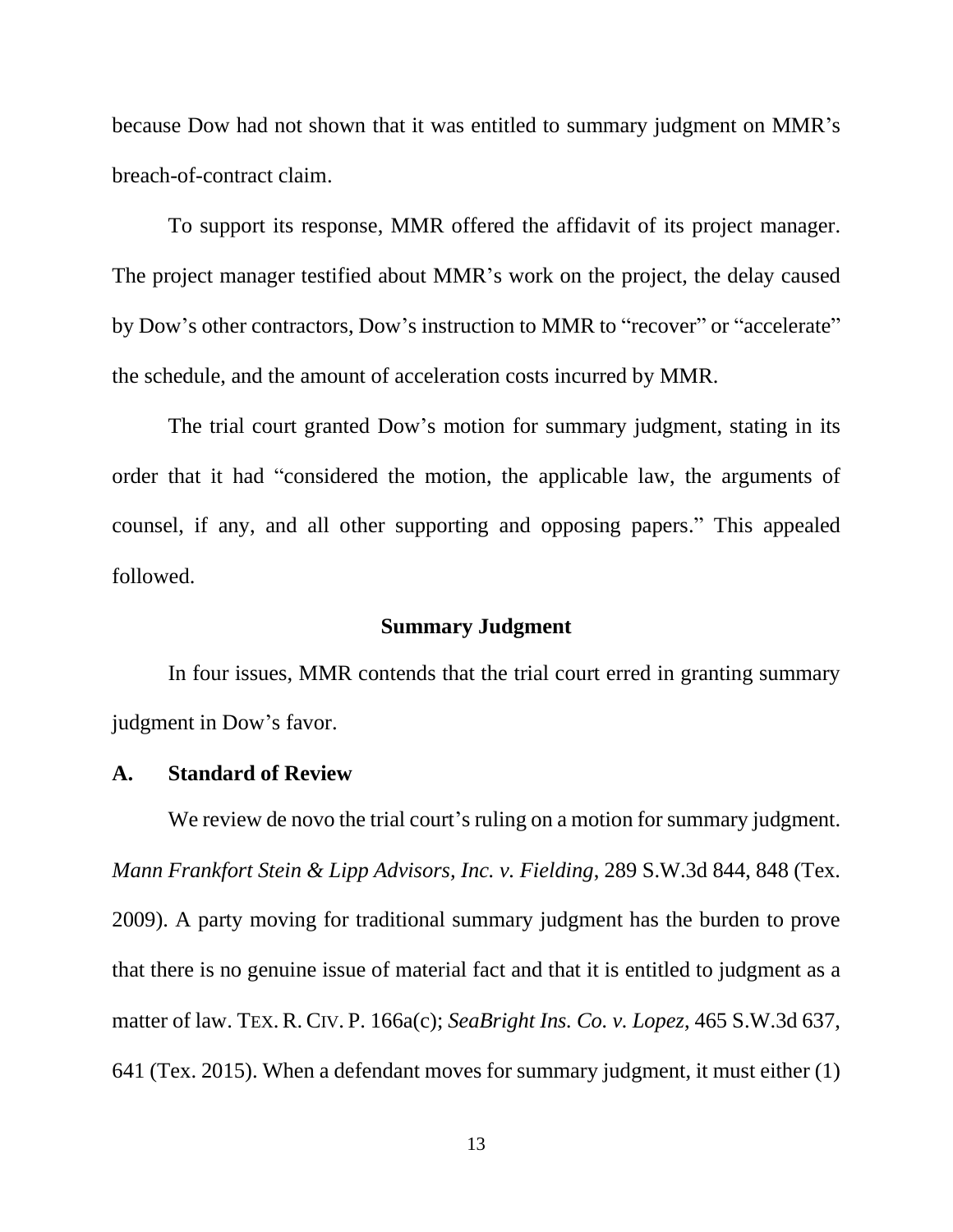disprove at least one essential element of the plaintiff's cause of action or (2) plead and conclusively establish each essential element of its affirmative defense, thereby defeating the plaintiff's cause of action. *Cathey v. Booth*, 900 S.W.2d 339, 341 (Tex. 1995). An issue is conclusively established if reasonable minds could not differ about the conclusion to be drawn from the facts in the record. *Cmty. Health Sys. Prof'l Servs. Corp. v. Hansen*, 525 S.W.3d 671, 681 (Tex. 2017).

If the movant meets its burden, the burden then shifts to the nonmovant to raise a genuine issue of material fact precluding summary judgment. *See Centeq Realty, Inc. v. Siegler*, 899 S.W.2d 195, 197 (Tex. 1995). To determine whether there is a fact issue in a motion for summary judgment, we review the evidence in the light most favorable to the nonmovant, crediting favorable evidence if reasonable jurors could do so, and disregarding contrary evidence unless reasonable jurors could not. *See Fielding*, 289 S.W.3d at 848 (citing *see City of Keller v. Wilson*, 168 S.W.3d 802, 827 (Tex. 2005)). The evidence raises a genuine issue of fact if reasonable and fair-minded jurors could differ in their conclusions in light of all of the summary judgment evidence. *Goodyear Tire & Rubber Co. v. Mayes*, 236 S.W.3d 754, 755 (Tex. 2007). When, as here, the trial court's order granting summary judgment does not specify the grounds on which it was granted, it must be affirmed if any of the grounds asserted are meritorious. *W. Invs., Inc. v. Urena*, 162 S.W.3d 547, 550 (Tex. 2005).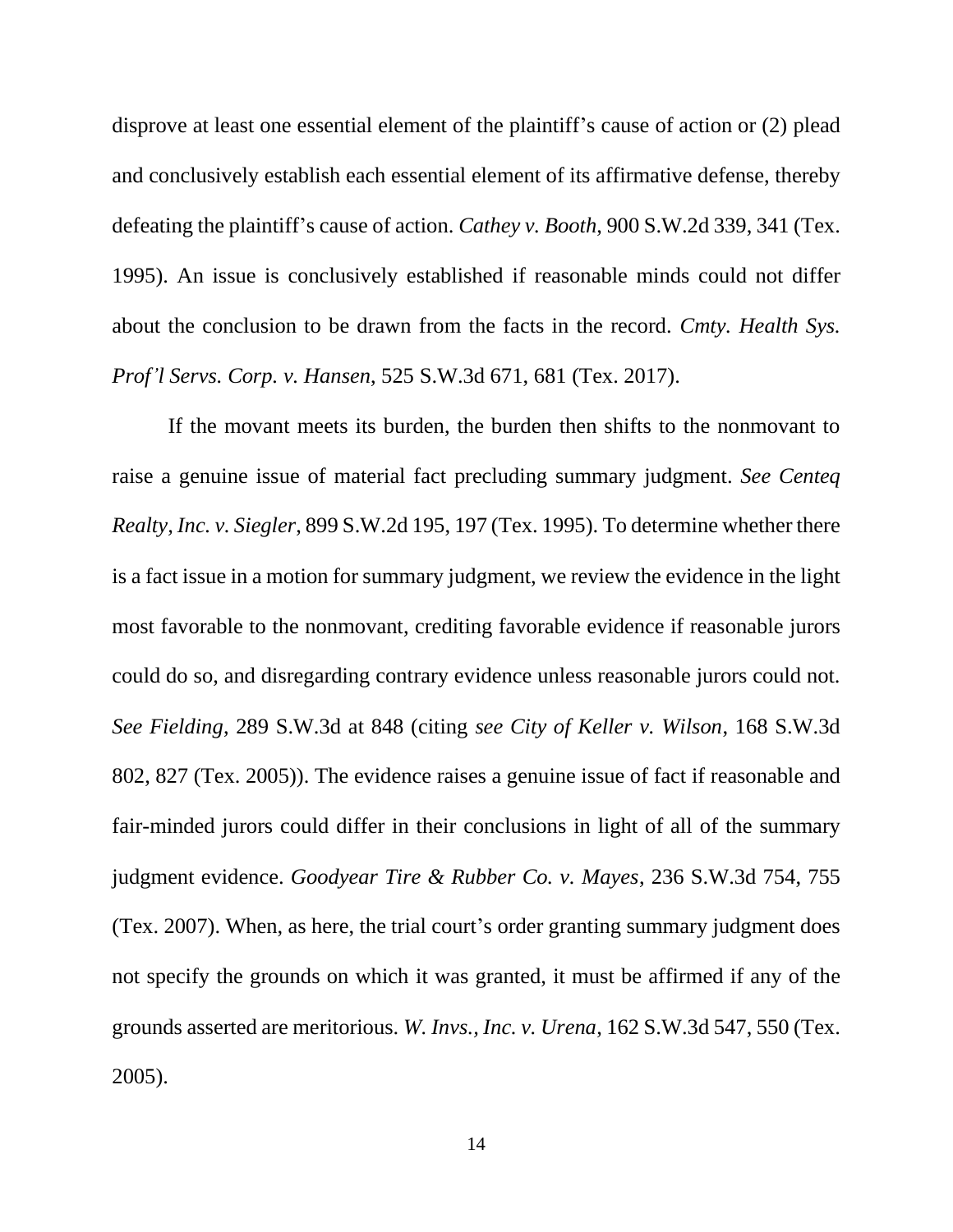#### **B. Release of MMR's Breach-of-Contract Claim**

In its second issue, MMR asserts that the trial court erred in granting summary judgment on its breach-of-contract claim because Dow did not conclusively establish its affirmative defense of release. <sup>2</sup> *See* TEX. R. CIV. P. 94 (providing that plea of release is affirmative defense).

#### *1. Applicable Law*

A release is a written agreement that discharges a duty or obligation owed to one party to the release. *Henry v. Masson*, 333 S.W.3d 825, 843–44 (Tex. App.— Houston [1st Dist.] 2010, no pet.); *see Williams v. Glash*, 789 S.W.2d 261, 264 (Tex. 1990). "[A release] operates to extinguish the claim or cause of action as effectively as would a prior judgment between the parties and is an absolute bar to any right of action on the released matter." *Dresser Indus., Inc. v. Page Petroleum*, *Inc.*, 853 S.W.2d 505, 508 (Tex. 1993). Like any other agreement, a release is a contract subject to the rules of contract construction. *Henry*, 333 S.W.3d at 844. When construing a contract, the court must give effect to the true intentions of the parties as expressed in the written instrument. *Id.* (citing *Lenape Res. Corp. v. Tenn. Gas Pipeline Co.*, 925 S.W.2d 565, 574 (Tex. 1996)).

<sup>&</sup>lt;sup>2</sup> We begin with MMR's second issue because its first issue, as stated in the "Issues" Presented" portion of MMR's brief, is a global assertion that "[t]he trial court reversibly erred in granting Dow's Traditional Motion for Summary Judgment."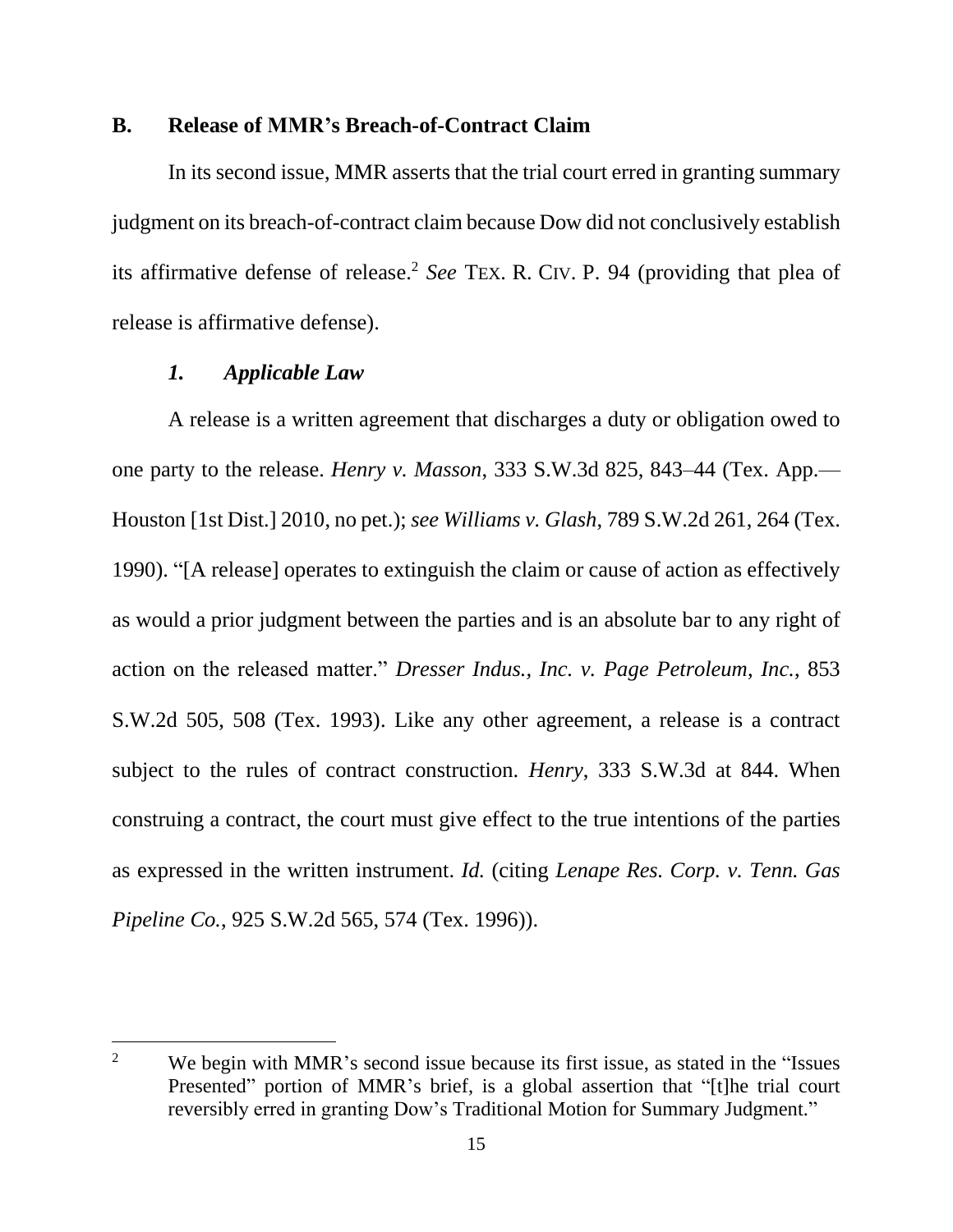The contract must be read as whole, not by isolating a certain phrase, sentence, or section of the agreement. *State Farm Life Ins. Co. v. Beaston*, 907 S.W.2d 430, 433 (Tex. 1995); *Henry*, 333 S.W.3d at 844. The court must examine the entire contract to harmonize and give effect to all its provisions so that none are rendered meaningless and no single provision controls. *Henry*, 333 S.W.3d at 844 (citing *Doe v. Tex. Ass'n of Sch. Bds., Inc*., 283 S.W.3d 451, 458 (Tex. App.—Fort Worth 2009, pet. denied)). We give the release's language its plain grammatical meaning unless doing so would defeat the intent of the parties. *Id.* (citing *Baty v. ProTech Ins. Agency*, 63 S.W.3d 841, 848 (Tex. App.—Houston [14th Dist.] 2001, pet. denied)). A contract is unambiguous if it can be given a definite legal meaning. *Id.* (citing *Doe*, 283 S.W.3d at 458).

General categorical release clauses are narrowly construed. *Victoria Bank & Trust Co. v. Brady*, 811 S.W.2d 931, 938 (Tex. 1991). To effectively release a claim, the releasing instrument must "mention" the claim to be released. *Id.* In construing a contract, the court may not rewrite it or add to its language. *Am. Mfrs. Mut. Ins. Co. v. Schaefer*, 124 S.W.3d 154, 162 (Tex. 2003); *Henry*, 333 S.W.3d at 844. Claims that are not clearly within the subject matter of the release are not discharged, even if they exist when the release is executed. *Henry*, 333 S.W.3d at 844 (citing *Brady*, 811 S.W.2d at 938; *Baty*, 63 S.W.3d at 848). It is not necessary, however, that the parties anticipate and identify every potential cause of action relating to the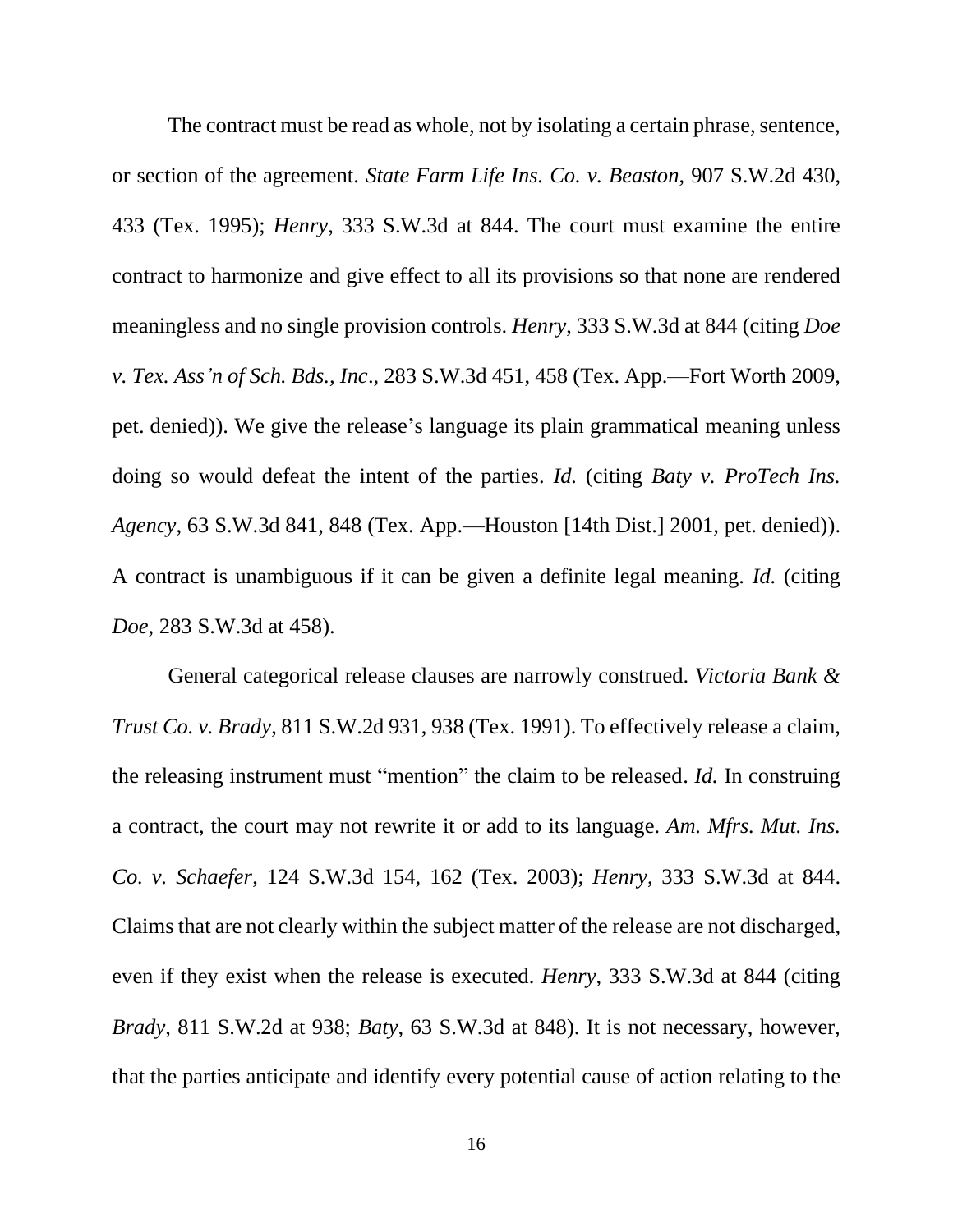subject matter of the release. *Keck, Mahin & Cate v. Nat'l Fire Ins. Co.*, 20 S.W.3d

692, 698 (Tex. 2000). Although releases generally contemplate claims existing at

the time of execution, a valid release may also encompass unknown claims and

future damages. *Id.*

## *2. Analysis*

Here, each of the twelve Contract Modifications signed by the parties from

April 2016 to May 2017 contained the following release:

THIS CONTRACT MODIFICATION REPRESENTS FINAL ADJUSTMENT FOR ANY AND ALL AMOUNTS DUE OR TO BECOME DUE TO CONTRACTOR FOR CHANGES REFERRED TO HEREIN. CONTRACTOR FURTHER RELEASES ALL OTHER CLAIMS, IF ANY (EXCEPT THOSE CLAIMS PREVIOUSLY SUBMITTED IN WRITING IN STRICT ACCORDANCE WITH THE CONTRACT), FOR ADDITIONAL COMPENSATION UNDER THIS CONTRACT, INCLUDING WITHOUT LIMITATION ANY RIGHTS CONTRACTOR MAY HAVE FOR ADDITIONAL COMPENSATION ARISING OUT OF DELAYS OR DISRUPTION OF CONTRACTOR'S SCHEDULE AS MAY HAVE ARISEN PRIOR TO THE DATE OF THIS CONTRACT MODIFICATION. UNLESS OTHERWISE EXPRESSLY PROVIDED HEREIN, THE TIME OF COMPLETION AND ALL OTHER TERMS AND CONDITIONS OF THE CONTRACT REMAIN UNCHANGED.

In the trial court, Dow asserted that the release language contained in the Contract Modifications entitled it to summary judgment on MMR's breach-ofcontract claim. Along with the Contract, Dow offered the Contract Modifications as summary-judgment evidence and underscored that MMR signed the last Contract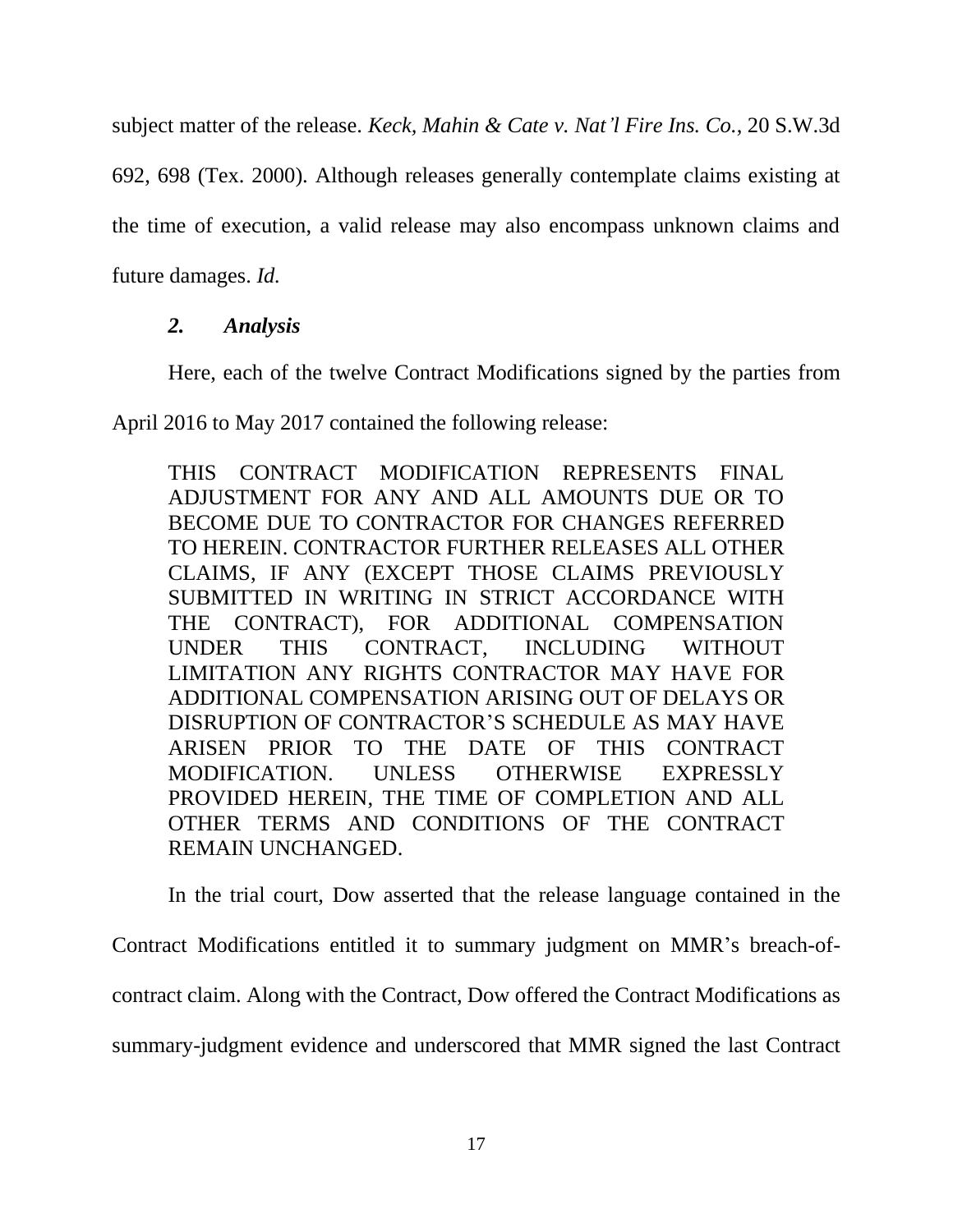Modification on May 3, 2017, nearly two months after MMR completed its work under the Contract on March 10, 2017.

We agree with Dow that the May 3 release alone extinguished MMR's right to bring its breach-of-contract claim. *See Page Petroleum*, 853 S.W.2d at 508. The release made clear that it applied not only to "all amounts due" to MMR for "changes" made in the respective Contract Modification but also applied to "all other claims . . . for additional compensation under this contract, including without limitation any rights contractor may have for additional compensation arising out of delays or disruption of contractor's schedule as may have arisen prior to the date of this contract modification." (Capitalization omitted.) MMR's claim for additional compensation for its costs arising out of delays to its schedule, allegedly caused by the dilatory conduct of Dow's other contractors, falls squarely within the subject matter of the release as indicated in its plain language. *See Brady*, 811 S.W.2d at 938 ("In order to effectively release a claim in Texas, the releasing instrument must 'mention' the claim to be released," meaning that claim must fall "within the subject matter of the release.").

MMR disagrees that its breach-of-contract claim falls within the scope of the release. MMR does not suggest that the release is ambiguous; rather, it asserts that its breach-of-contract claim, seeking additional compensation for the costs it incurred to recover the delayed schedule caused by Dow's other contractors, is not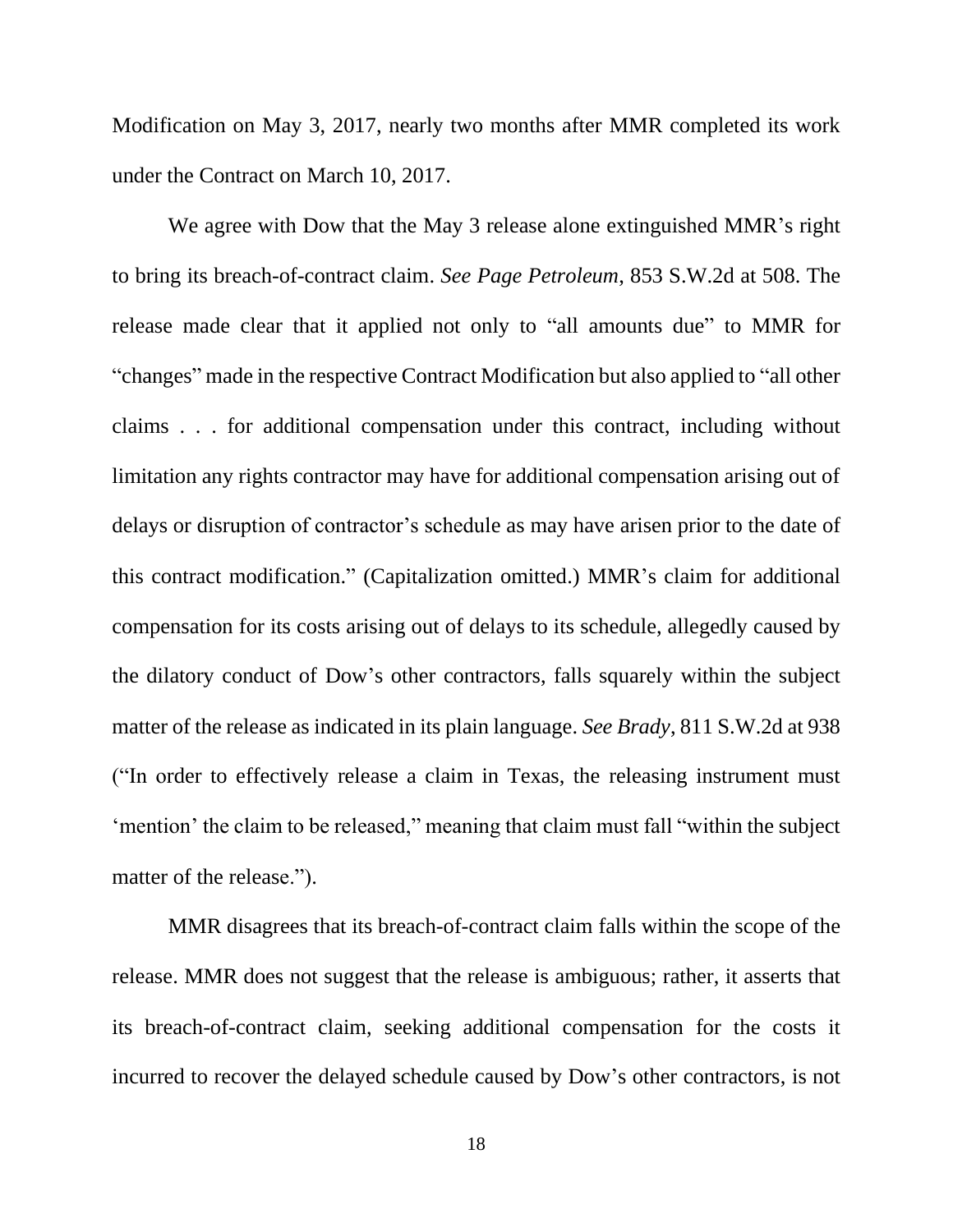a claim that falls within the subject matter of the release. MMR contends that only qualifying "claims" under Articles 15.0 and 18.0 of the Contract are "claims" subject to the release.

MMR points out that "Articles 15.0 and 18.0 establish a process for MMR to submit 'Claims,' including deadlines by which written notice must be provided to Dow." MMR asserts that the Contract Modifications containing the release are a product of the claims process under Article 18.0. MMR contends that, in contrast, Article 10.2, on which MMR filed suit, does not include a process for submitting claims. MMR emphasizes that, while the release "covers claims for additional compensation under the Contract," it excludes claims that were "previously submitted in writing in strict accordance with the Contract." MMR asserts, "The exclusionary language is key; it confirms the release covers only 'Claims' under Articles 15.0 and 18.0 of the Contract—claims for 'changes' and 'other claims' *not* MMR's request for compensation of its acceleration costs under [Article] 10.2 of the Special Terms." We disagree.

"A contract's plain language controls, not what one side or the other alleges they intended to say but did not." *Pathfinder Oil & Gas, Inc. v. Great W. Drilling, Ltd.*, 574 S.W.3d 882, 888 (Tex. 2019) (internal quotation marks omitted); *see Union Pacific R.R. v. Novus Int'l, Inc*., 113 S.W.3d 418, 421 (Tex. App.—Houston [1st Dist.] 2003, pet. denied) ("We glean intent from what the parties said in their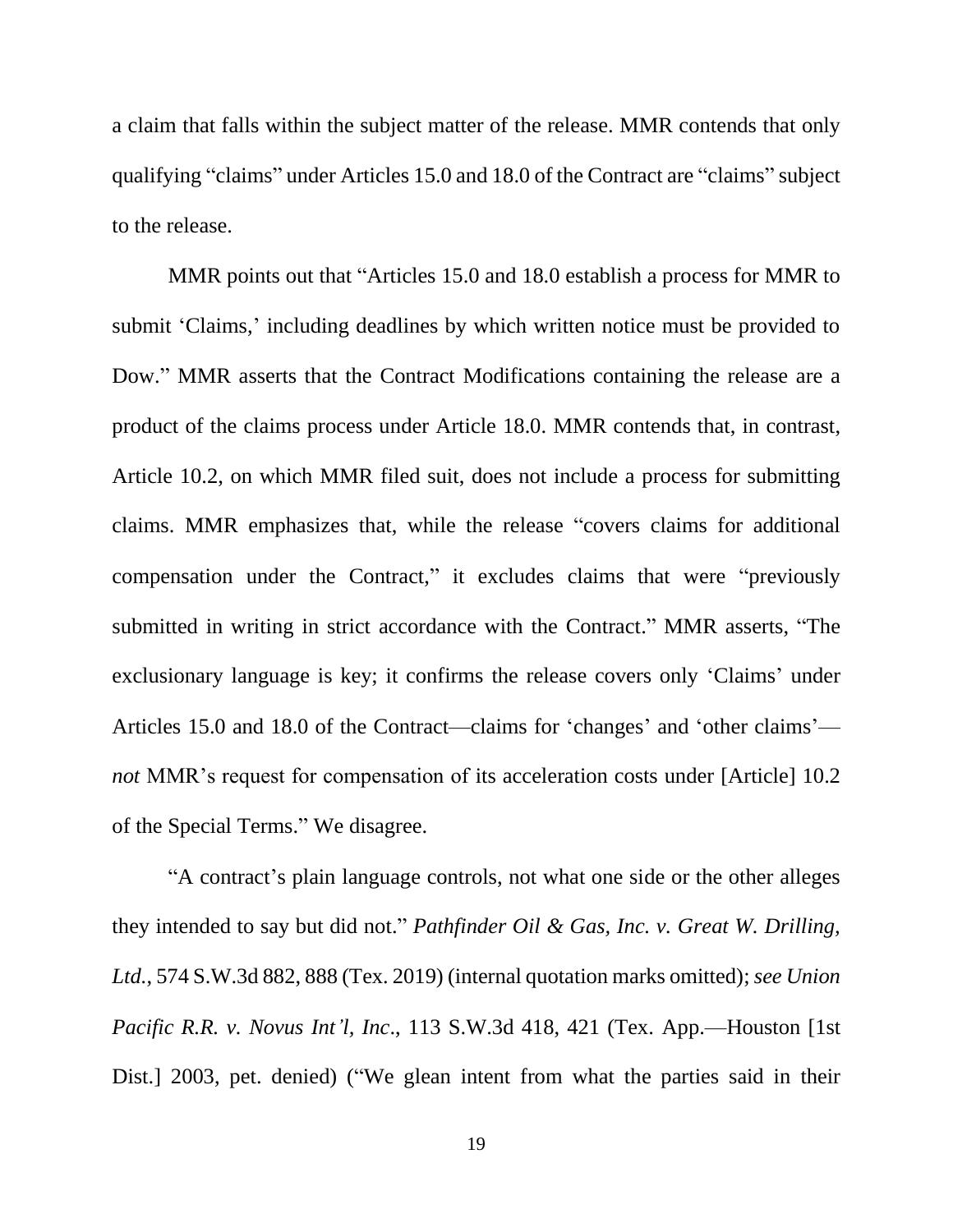contract, not what they allegedly meant."). Contrary to MMR's construction, the plain language of the release does not state that the claims released by MMR are limited to claims under Articles 15.0 and 18.0. And we cannot add language to a contract under the guise of interpretation. *LG Ins. Mgmt. Servs., L.P. v. Leick*, 378 S.W.3d 632, 638 (Tex. App.—Dallas 2012, pet. denied); *see Schaefer*, 124 S.W.3d at 162 ("[W]e may neither rewrite the parties' contract nor add to its language.").

We also must give effect to all the terms in the release so that none are rendered meaningless, *see New Hampshire Ins. Co. v. Mora*, 500 S.W.3d 132, 137 (Tex. App.—Houston [1st Dist.] 2016, pet. denied), including those that indicate the scope and breadth of the release, *see Keck*, 20 S.W.3d at 698 (recognizing broadform releases are permissible if subject matter of release is identified). Here, the plain language of the release states that in addition to claims related to the subject matter of the Contract Modification, MMR agreed to release "*all* other claims" under the Contract for additional compensation, which included "*without limitation* any rights contractor may have for additional compensation arising out of delays or disruption of [MMR's] schedule as may have arisen prior to the date of this contract modification." (Emphasis added.)

The only claims exempted from the release were those that MMR had "previously submitted in writing in strict accordance with the Contract." In this regard, the release allowed MMR to preserve its claims for additional compensation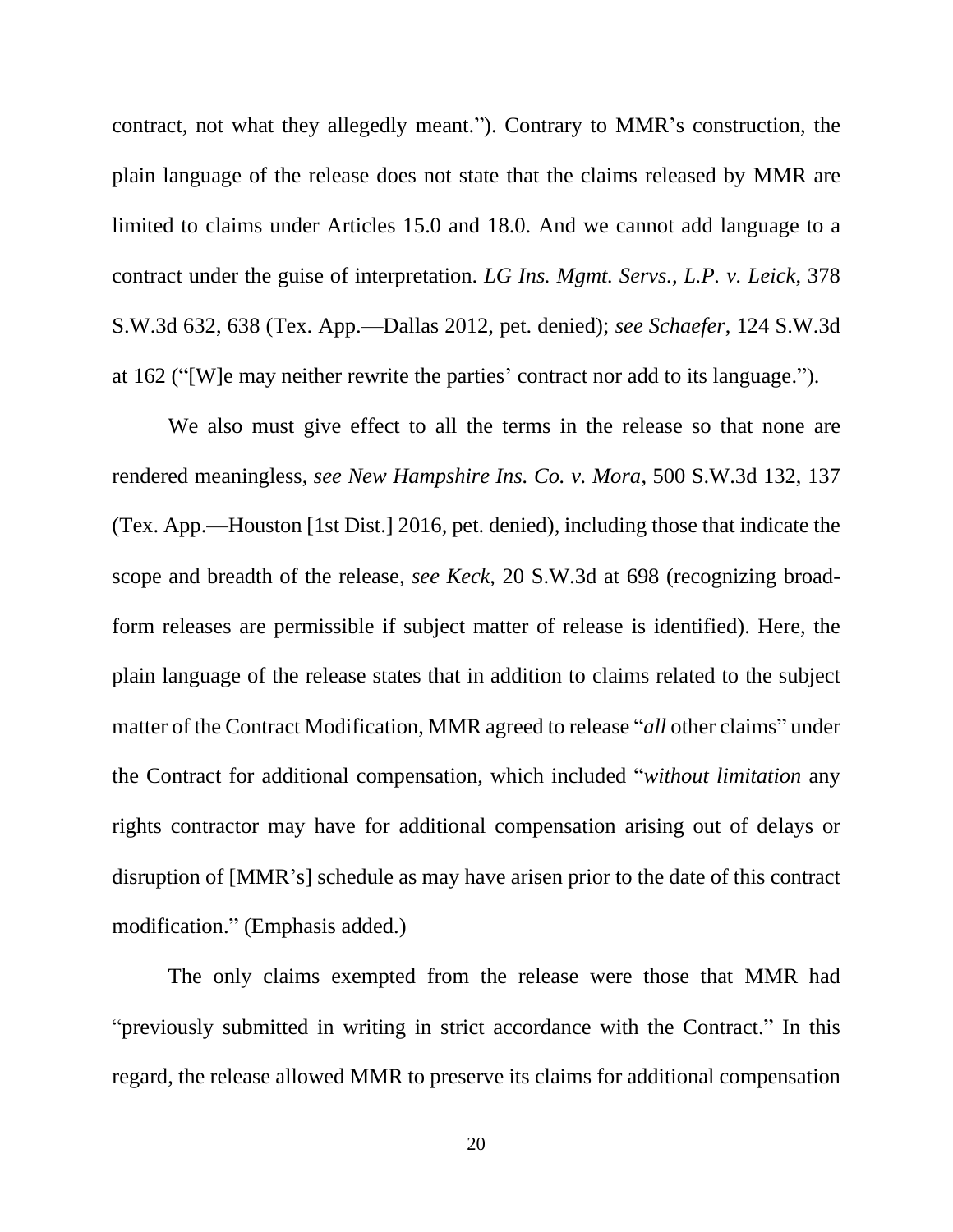under the Contract that MMR had already taken steps to pursue while providing Dow with assurance that there were no other outstanding claims for which it needed to account. *See Geheb v. TransCanada Keystone Pipeline, LP*, No. 09-17-00107-CV, 2018 WL 4779040, at \*3 (Tex. App.—Beaumont Oct. 4, 2018, no pet.) (mem. op.) ("[W]e have harmonized any conflicts between the various sentences in the release so that none are rendered meaningless.").

Construing the term "claims" in the release to be defined and limited by the type of claims exempted from the release, as advocated by MMR, is not a reasonable construction of the provision. The plain language of the release controls. *See Pathfinder Oil & Gas, Inc.*, 574 S.W.3d at 888. And, under its plain language, MMR's breach-of-contract claim, which seeks additional compensation under the Contract arising out of delays or disruption of MMR's schedule caused by Dow's other contractors, falls within the express scope of the release. *See Mem'l Med. Ctr. of E. Tex. v. Keszler*, 943 S.W.2d 433, 434–35 (Tex. 1997) (holding that, because parties agreed to release all claims related to corrective action taken by hospital against physician "and any other matter relating to [physician's] relationship with [hospital]," all claims relating to physician's relationship with hospital were released).

MMR also asserts that Dow was not entitled to summary judgment based on its affirmative defense of release because "it is untenable to conclude that the parties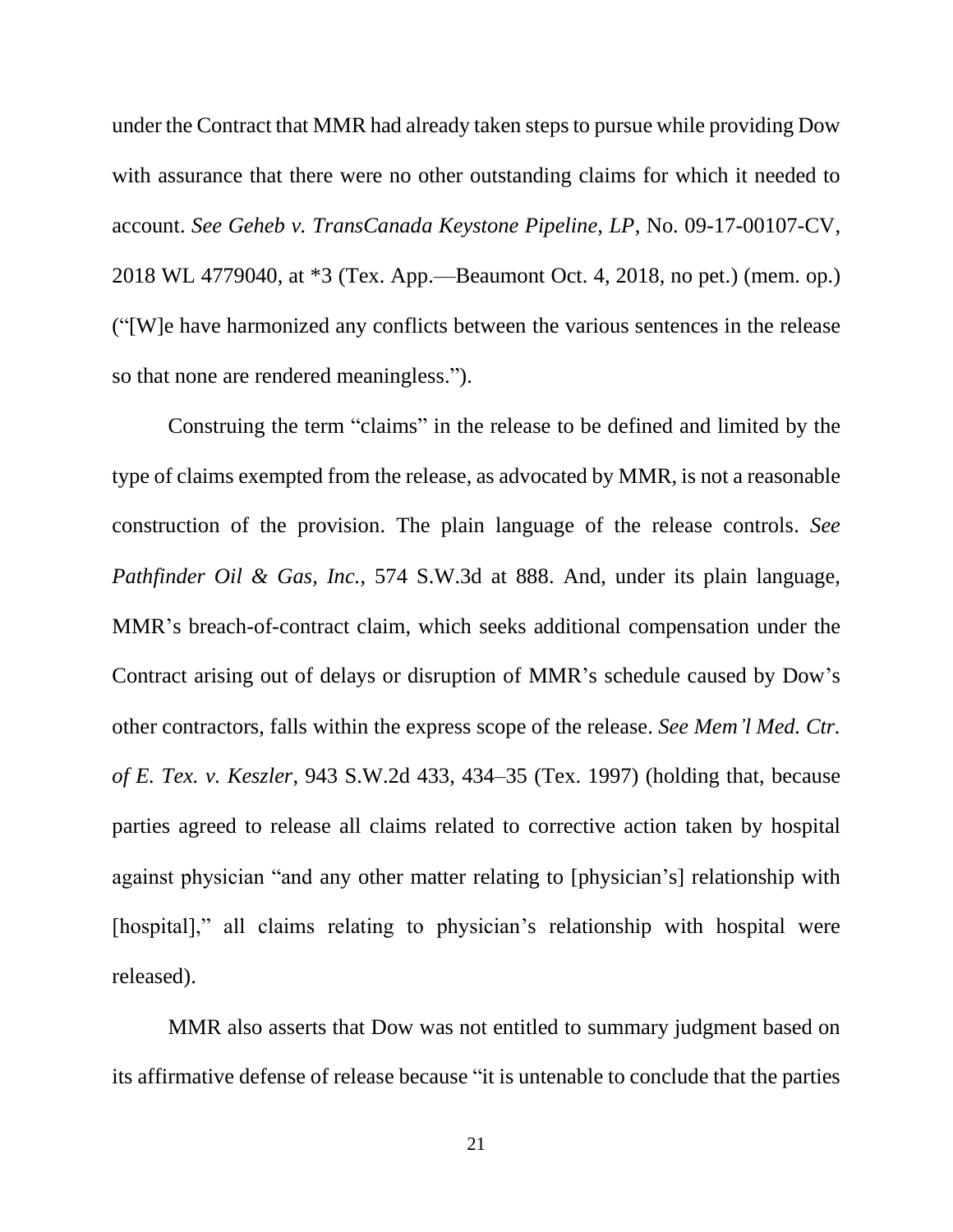intended at the time of each Contract Modification for the release to apply to MMR's acceleration costs, which were still ongoing and incapable of calculation until the Project was complete." However, it is well-settled under Texas law that, although releases generally contemplate claims existing at the time of execution, a valid release may also encompass unknown claims and future damages. *Keck*, 20 S.W.3d at 698; *Baty*, 63 S.W.3d at 848. Moreover, MMR stated in its petition and in its summary-judgment response that it achieved mechanical completion of its work on March 10, 2017. The summary-judgment record shows that, nearly two months after completing its work, MMR signed the last Contract Modification containing the release on May 3, 2017. Thus, it is not "untenable" to conclude that MMR released its breach-of-contract claim when it signed the Contract Modification on May 3, 2017.

Finally, MMR argues that Dow did not conclusively establish that the release applied to MMR's claim for additional compensation because Dow did not offer sufficient evidence to show that the exception to the release did not apply. As mentioned, the release provided that "THOSE CLAIMS PREVIOUSLY SUBMITTED IN WRITING IN STRICT ACCORDANCE WITH THE CONTRACT" were excepted from the release. MMR contends that Dow failed to offer evidence to conclusively establish that "MMR had not previously submitted its request [for additional compensation] in writing in strict accordance with the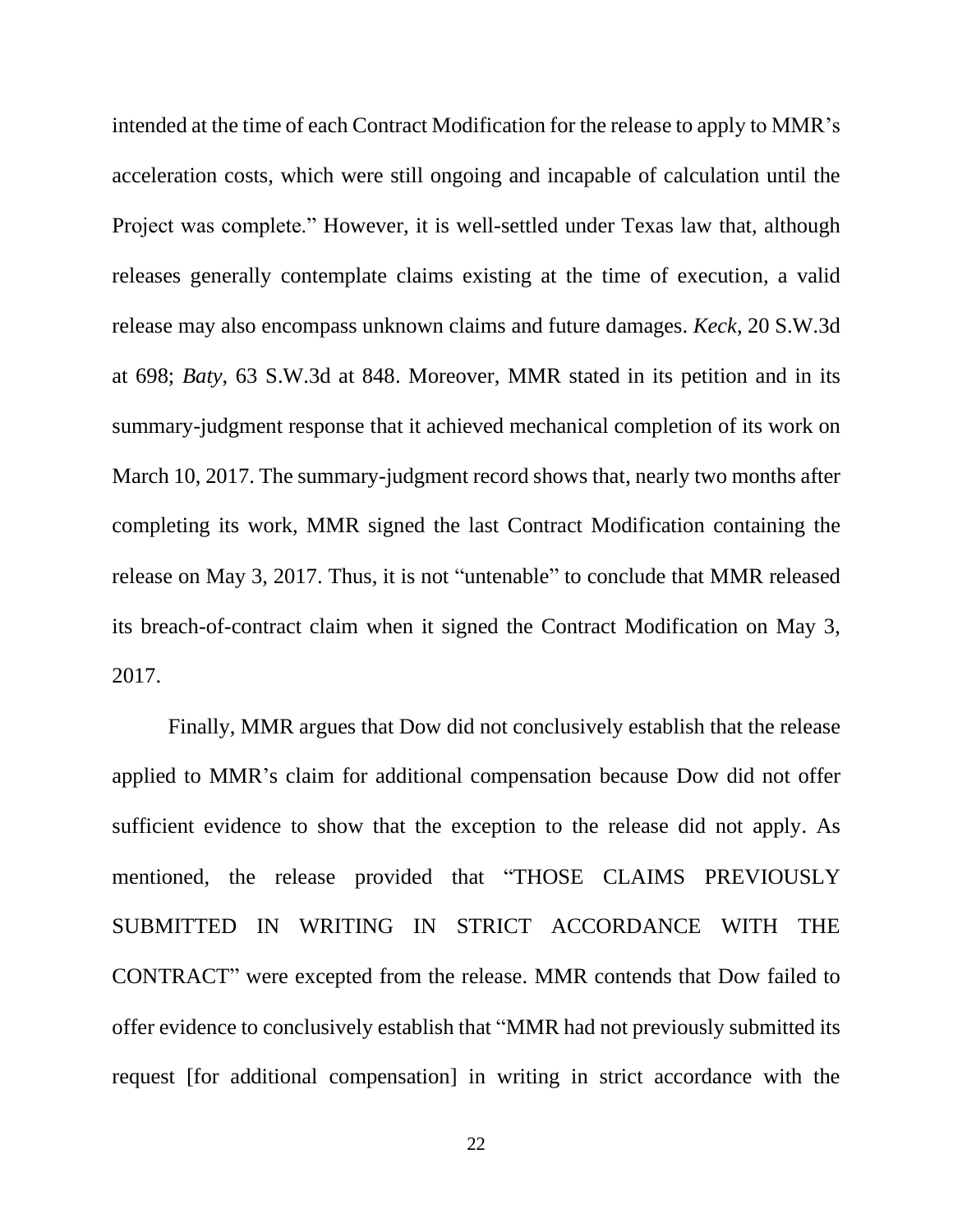Contract" before it signed the Contract Modifications, including the May 3, 2017 modification.

In its petition, MMR asserted that it completed its work on Dow's project on March 10, 2017. MMR also asserted that it submitted its "Initial Notification" to Dow, seeking an additional \$17.8 million in compensation, on May 27, 2017. Dow relied on these statements in its motion for summary judgment as proof of these dates. As summary-judgment evidence, along with the Contract and Contract Modifications, Dow offered the "Initial Notification," dated May 27, 2017, and MMR's two follow-up correspondences from June 2017.

In its summary-judgment response, under the heading "undisputed facts," MMR again indicated that it completed its work on March 10, 2017 and that it had submitted its initial notification of its demand for additional compensation on May 27, 2017. MMR's response was supported by the affidavit of its project manager, who testified that MMR sent "Initial Notification" to Dow on May 27, 2017.

MMR asserts that Dow could not rely on MMR's statements in its petition regarding the dates MMR had completed its work and first sent notice to Dow seeking additional compensation. Dow counters that the statements in the petition were judicial admissions on which it was entitled to rely to establish that the exception in the release did not apply. Dow contends that the judicial admissions, along with its summary-judgment evidence, show that the exception in the release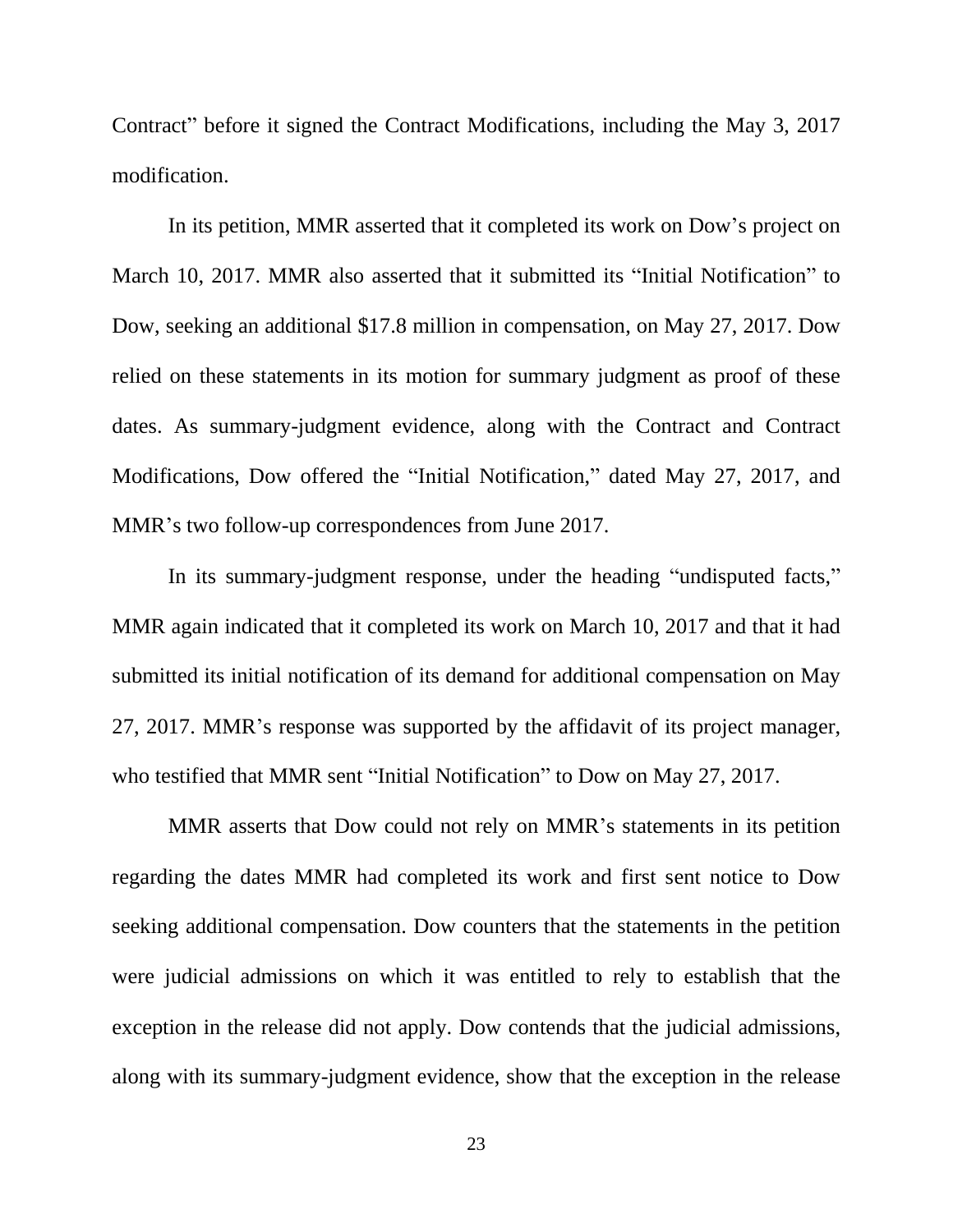did not apply because MMR did not send notice of its claim to Dow until after its work was complete and it had signed the last Contract Modification containing the release. We agree with Dow.

The Supreme Court of Texas has defined a judicial admission as "[a]ssertions of fact, not plead in the alternative, in the live pleadings of a party." *Holy Cross Church of God in Christ v. Wolf*, 44 S.W.3d 562, 568 (Tex. 2001) (citing *Houston First Am. Sav. v. Musick*, 650 S.W.2d 764, 767 (Tex. 1983)). "A judicial admission that is clear and unequivocal has conclusive effect and bars the admitting party from later disputing the admitted fact." *Id.*; *In re Spooner*, 333 S.W.3d 759, 764 (Tex. App.—Houston [1st Dist.] 2010, orig. proceeding) ("A judicially admitted fact is established as a matter of law, and the admitting party may not dispute it or introduce evidence contrary to it."). In *Wolf*, the supreme court determined that the assertions of fact in Wolf's summary-judgment response and counter-motion for summary judgment, together with his affirmative agreement in his appellate brief to the admitted fact, constituted a binding judicial admission for summary-judgment purposes. *See Wolf*, 44 S.W.3d at 568 (holding, in mortgage-foreclosure case, that Wolf judicially admitted note's acceleration date); *see also Univ. of Tex. Health Sci. Ctr. at Hous. v. Rios*, 542 S.W.3d 530, 534 (Tex. 2017) (holding, for purposes of determining state agency's sovereign immunity, that plaintiff judicially admitted in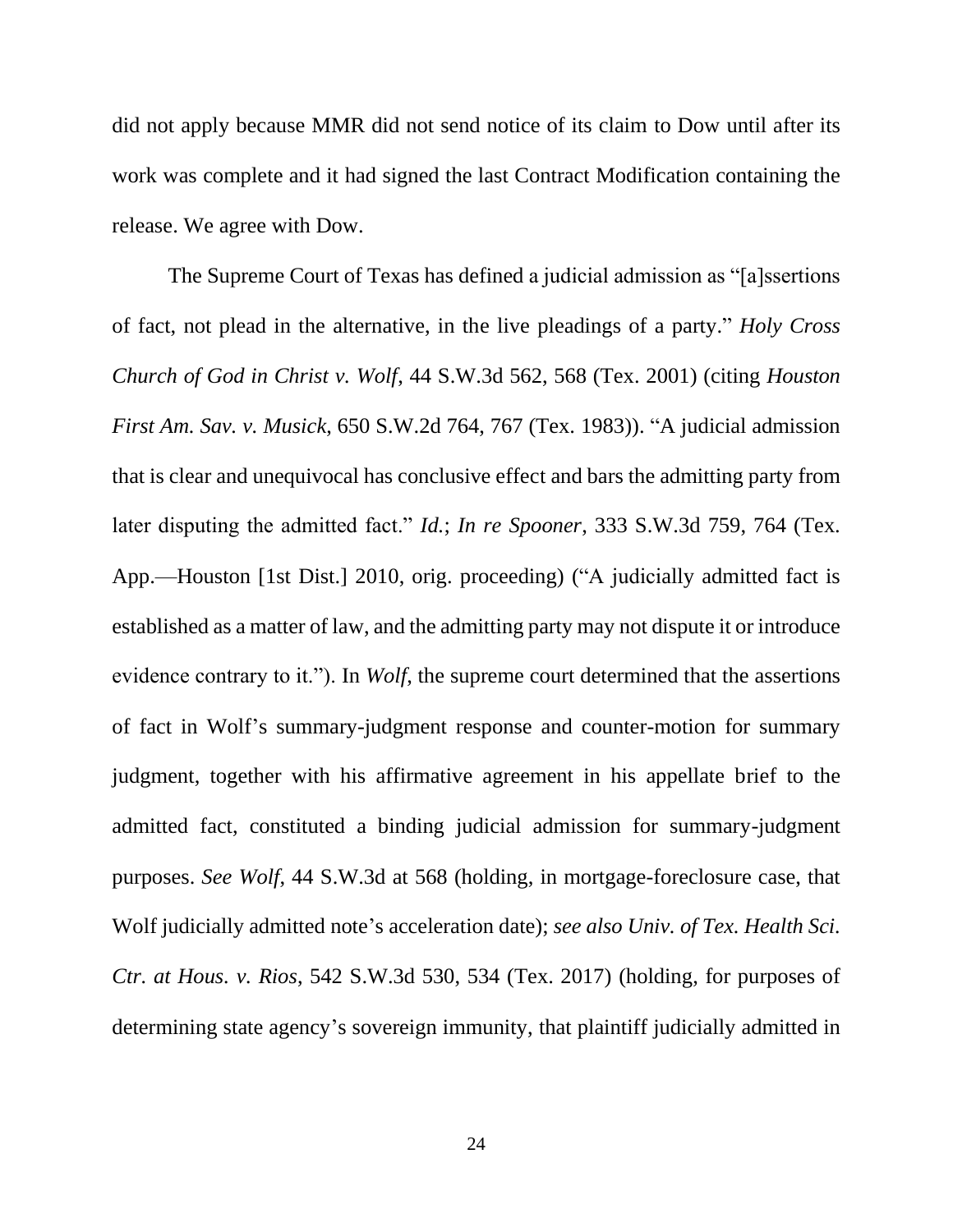his petition that doctors were agency's employees because he alleged that agency acted "through" its doctors).

Here, MMR judicially admitted the dates on which certain events occurred. In its petition, MMR stated that it completed its work on March 10, 2017 and that it sent its "Initial Notification" of its claim to Dow on May 27, 2017. MMR repeated these same factual assertions in its summary-judgment response, characterizing them as "undisputed facts." And, to support its response, MMR offered the affidavit of its project manager who testified that "Initial Notification" of MMR's claim for additional compensation was submitted to Dow on May 27, 2017. Given MMR's judicial admissions and the summary-judgment evidence, Dow conclusively established that the exception to the release did not apply because MMR did not send notice of its claim for additional compensation until after the release was signed. *See Hansen*, 525 S.W.3d at 681 (explaining that issue is conclusively established if reasonable minds could not differ about conclusion to be drawn from the facts in record.)

We conclude that Dow met its summary-judgment burden to conclusively prove its affirmative defense of release, thereby extinguishing MMR's breach-ofcontract claim. Accordingly, we hold that the trial court properly granted summary judgment on that cause of action.

25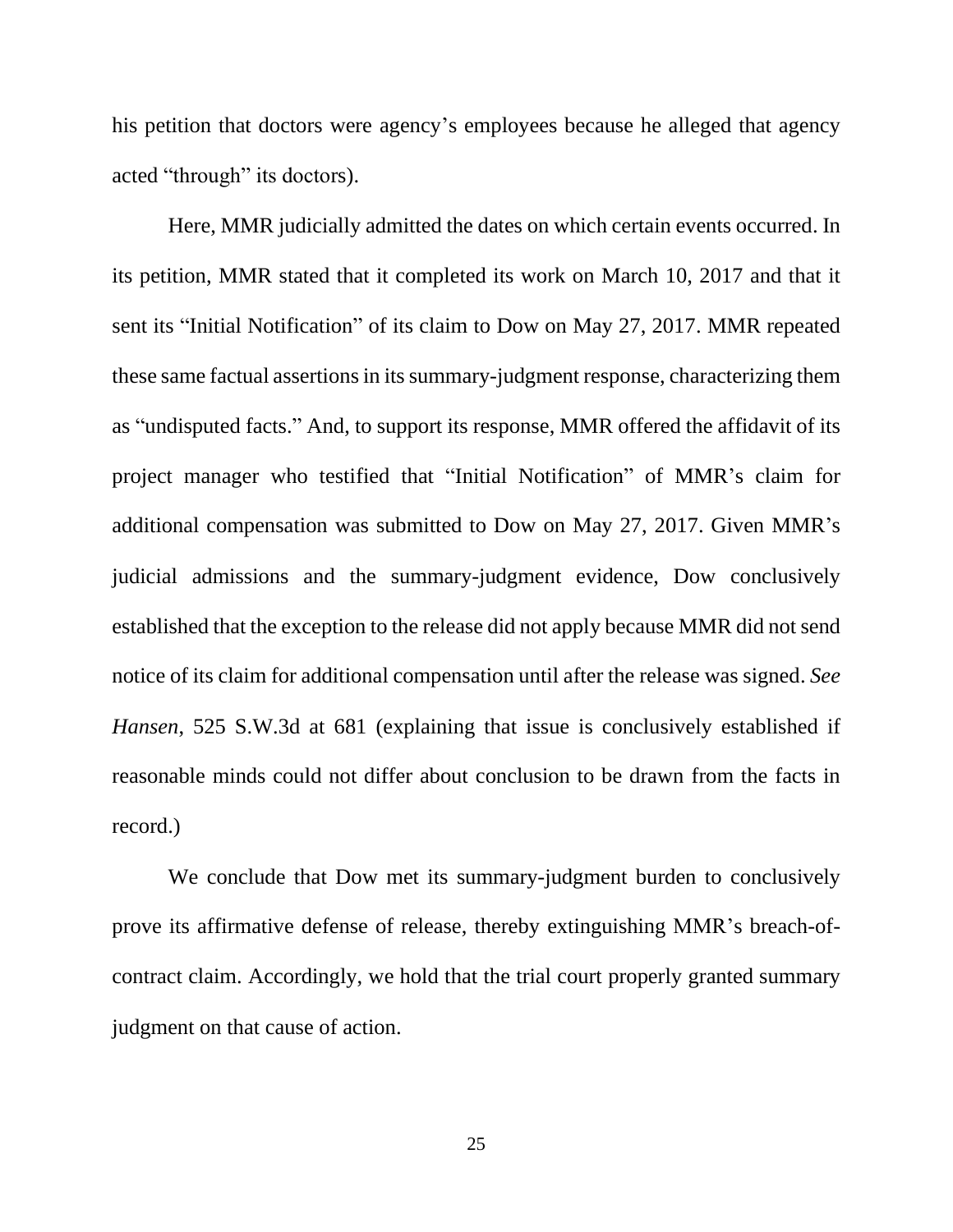We overrule MMR's second issue. $3$ 

## **C. Prompt Payment to Contractors Act**

In its third issue, MMR asserts that the trial court erred by granting summary judgment on MMR's claim that Dow violated the Prompt Payment to Contractors Act. *See* TEX. PROP. CODE §§ 28.001–.010. The Act requires an owner to make a payment in response to a written payment request from a contractor "for an amount that is allowed to the contractor under the contract." *Id.* § 28.002(a). In its petition, MMR asserted that it was entitled to payment under the Act because Dow "received a written payment request from MMR that is allowed under the Contract for properly performed work." *See id.* On appeal, MMR argues that, because the trial court erred in granting summary judgment on its breach-of-contract claim, the trial court likewise erred in granting summary judgment on its statutory prompt-payment claim.

We have held that the trial court properly granted summary judgment on MMR's breach-of-contract claim. Because Dow does not owe MMR payment under

<sup>3</sup> In its second issue, MMR also asserts that Dow did not conclusively prove that its affirmative defense of waiver barred MMR's breach-of-contract claim. Because we hold that summary judgment was proper for that claim based on the affirmative defense of release, we need not discuss the sub-point regarding waiver. *See* TEX. R. APP. P. 47.1 (requiring appellate court opinions to address only issues raised and necessary to final disposition of appeal).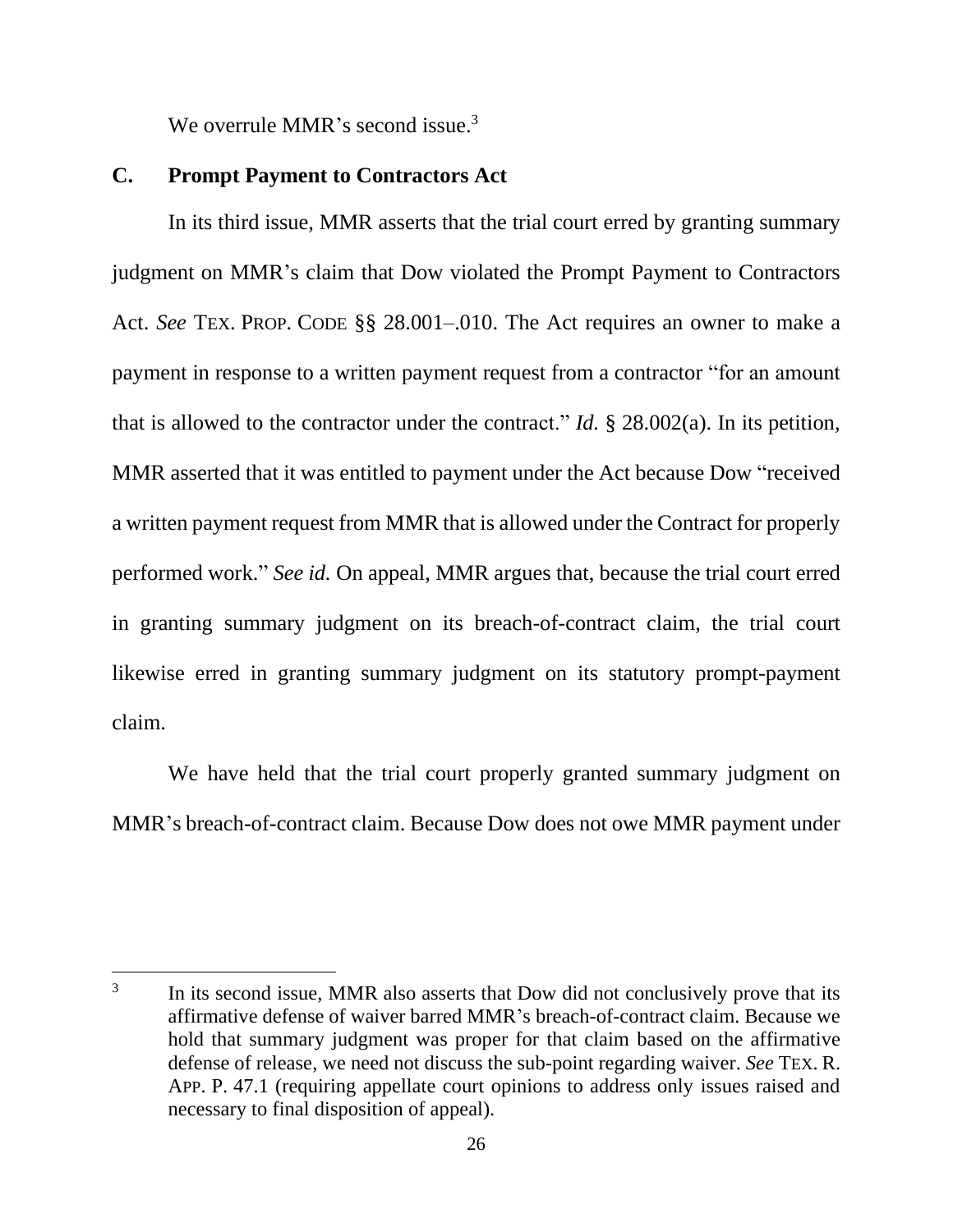the Contract, the trial court properly granted summary judgment on MMR's Prompt Payment to Contractors Act claim as well. *See id.*

We overrule MMR's third issue.

## **D. Quantum Meruit**

In its fourth issue, MMR contends that the trial court erred in granting summary judgment on its claim for quantum meruit.

Quantum meruit implies a contract in circumstances where the parties neglected to form one, but equity nonetheless requires payment for beneficial services rendered and knowingly accepted. *In re Kellogg Brown & Root, Inc.*, 166 S.W.3d 732, 740 (Tex. 2005). As a result, "[a] party generally cannot recover under quantum meruit where there is a valid contract covering the services or materials furnished." *Id.* "The rationale behind this rule [known as the express-contract rule] is that parties should be bound by their express agreements, and recovery under an equitable theory is generally inconsistent with an express agreement which already addresses the matter." *Dardas v. Fleming, Hovenkamp & Grayson, P.C.*, 194 S.W.3d 603, 620–21 (Tex. App.—Houston [14th Dist.] 2006, pet. denied). Here, MMR does not dispute that there was an express contract covering the services it provided to Dow but instead asserts that Dow did not sufficiently show that exceptions to the express-contract rule did not apply.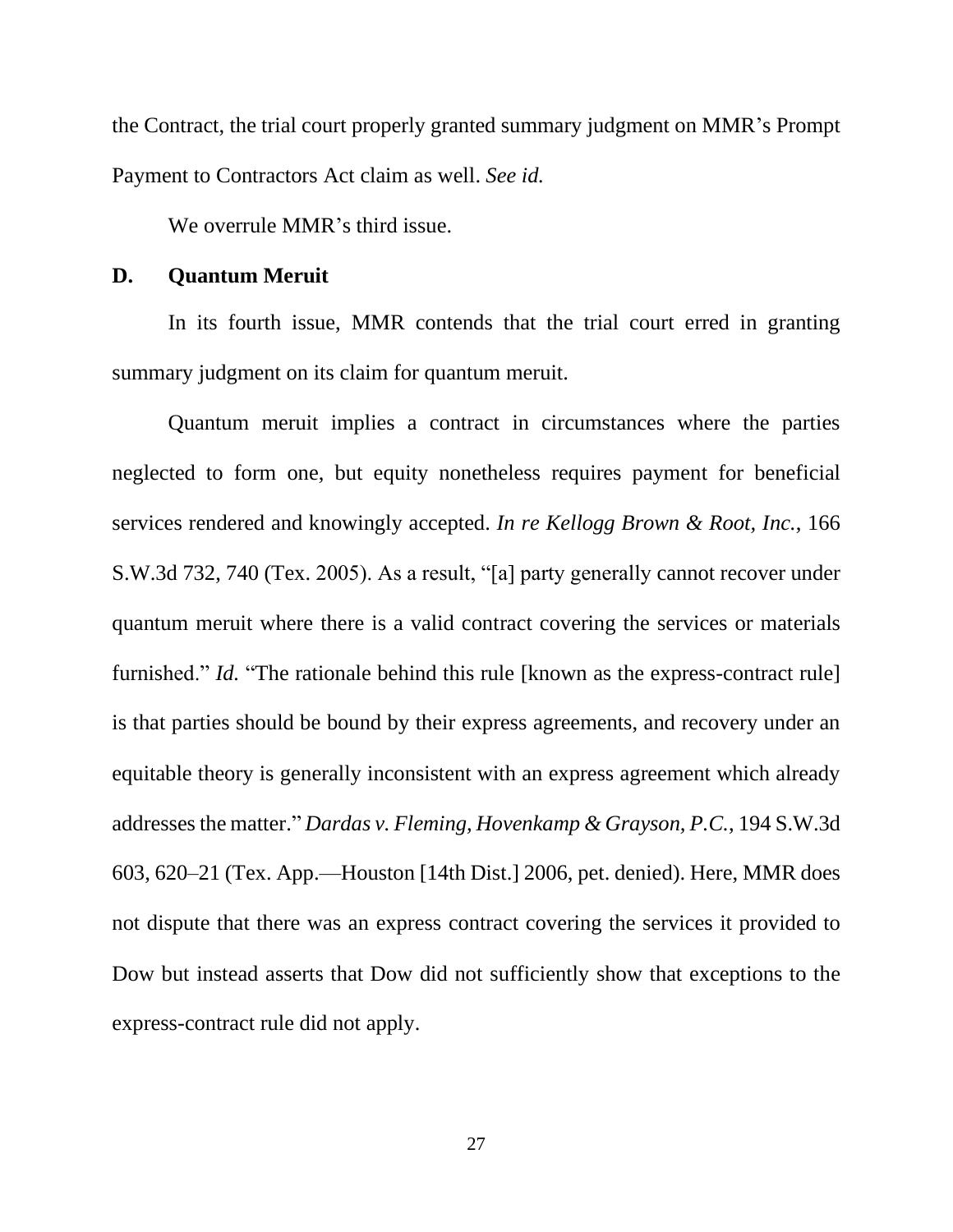The Supreme Court of Texas has recognized only three exceptions to the general rule that an express contract bars recovery under quantum meruit. First, recovery may be permitted "when a plaintiff has partially performed an express contract but, because of the *defendant's* breach, the plaintiff is prevented from completing the contract." *Truly v. Austin*, 744 S.W.2d 934, 936 (Tex. 1988) (emphasis in original). Second, "[r]ecovery in quantum meruit is sometimes permitted when a plaintiff partially performs an express contract that is unilateral in nature." *Id.* at 937. And finally, a breaching plaintiff in a construction contract can recover the reasonable value of services less any damages suffered by the defendant if the defendant accepts and retains the benefits arising as a direct result of the plaintiff's partial performance. *Id.* Each of these exceptions allows for recovery in quantum meruit only in situations in which the plaintiff partially, rather than fully, performed its obligations under the contract. *See id.* at 936–37.

In its motion for summary judgment, Dow asserted that none of the exceptions applied to the express-contract rule because MMR had fully performed under the Contract, pointing to MMR's judicial admission that it had completed its work under the Contract. MMR responded—and now asserts on appeal—that completing its work under the Contract is not the same as fully performing under the Contract. MMR contended in its summary-judgment response, and continues to assert here, that Dow did not offer evidence of MMR's full performance. MMR asserts that the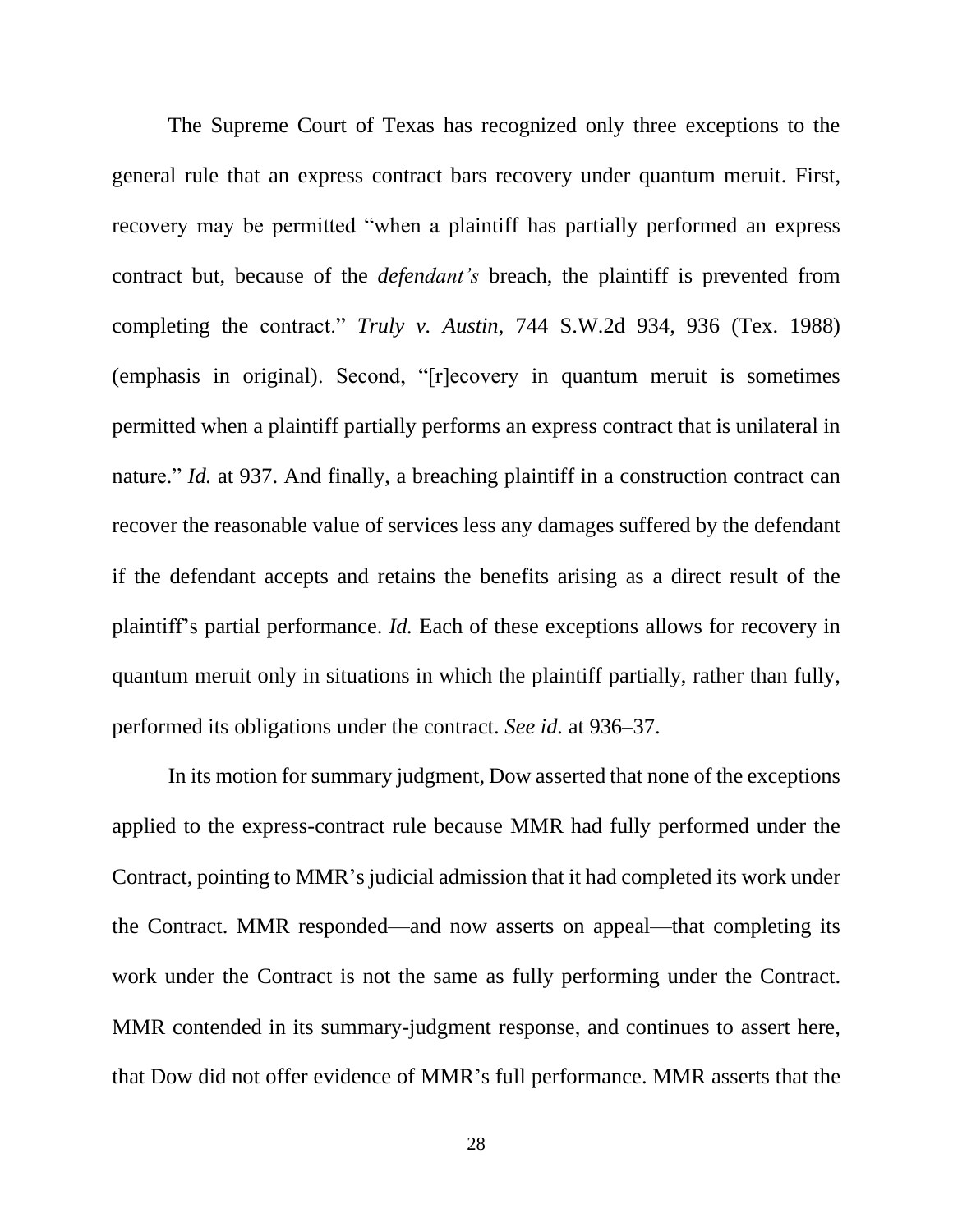Contract also required MMR to complete other post-work tasks, including submitting a final invoice, issuing a notice of completion, and a providing a final payment release.

In its reply to MMR's response, Dow again pointed to MMR's petition, citing MMR's factual assertion that it had performed its obligations under the Contract. The factual assertion was clear and unequivocal, barring MMR from later disputing the fact. *See Wolf*, 44 S.W.3d at 568. MMR did not plead any factual alternative that it had not fully performed its contractual obligations. MMR's judicial admission that it had performed its obligations under the Contract, coupled with its judicial admission that it fully completed its work, which was the subject matter of the Contract and the task for which MMR seeks compensation, was sufficient to conclusively establish that the exceptions to the express-contract rule did not apply and that MMR was precluded as a matter of law from recovering under quantum meruit. *See Truly*, 744 S.W.2d at 936. We hold that the trial court properly granted summary judgment on MMR's quantum-meruit claim.

We overrule MMR's fourth issue. We also overrule MMR's first issue, which globally asserts that the trial court erred when it granted Dow's motion for summary judgment.